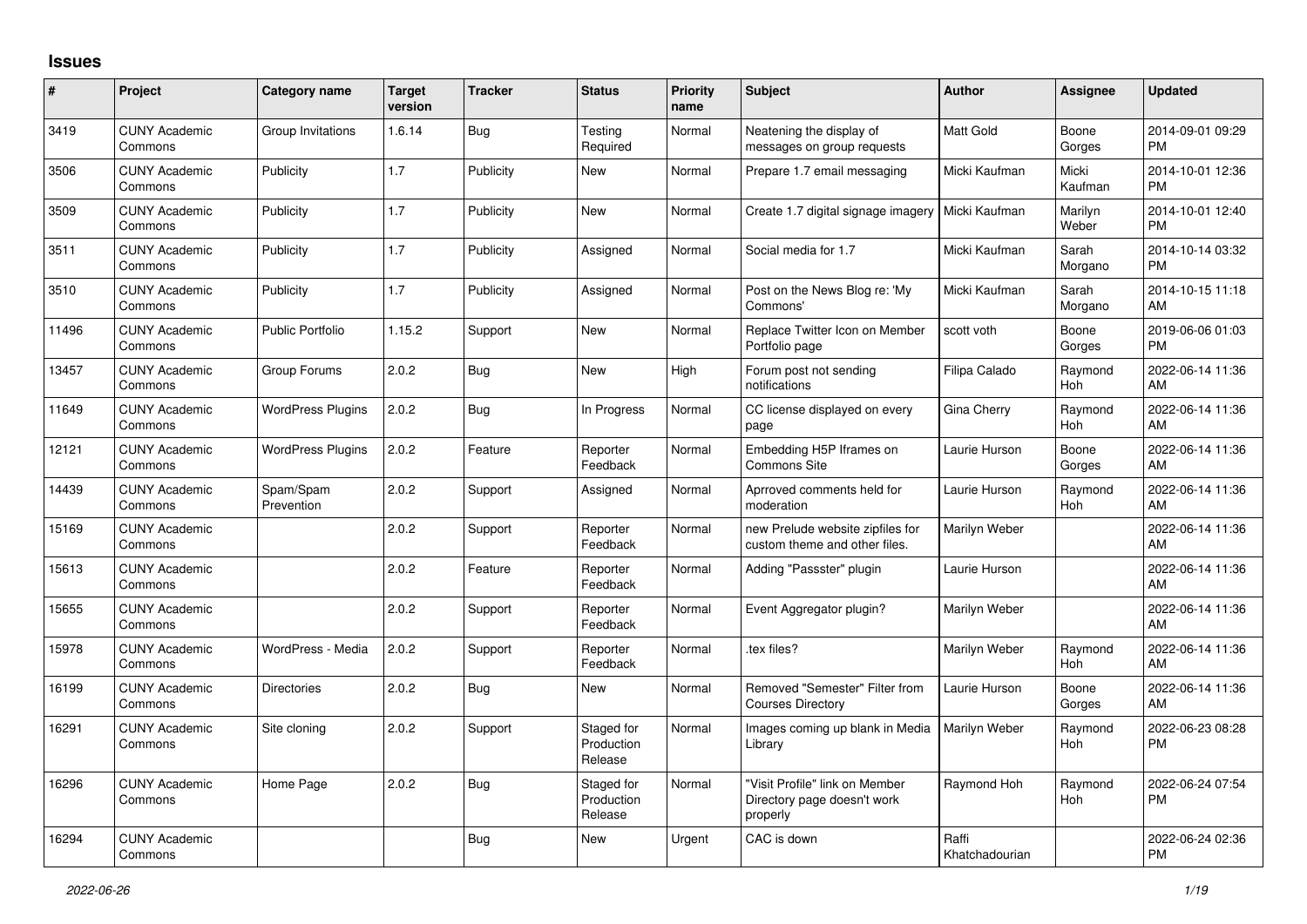| #     | Project                                                                 | <b>Category name</b>     | <b>Target</b><br>version | <b>Tracker</b> | <b>Status</b>        | <b>Priority</b><br>name | <b>Subject</b>                                                       | <b>Author</b>           | <b>Assignee</b>       | <b>Updated</b>                |
|-------|-------------------------------------------------------------------------|--------------------------|--------------------------|----------------|----------------------|-------------------------|----------------------------------------------------------------------|-------------------------|-----------------------|-------------------------------|
| 15685 | <b>CUNY Academic</b><br>Commons                                         |                          |                          | Support        | <b>New</b>           | High                    | problem with chrome?                                                 | Marilyn Weber           |                       | 2022-04-25 03:40<br><b>PM</b> |
| 2573  | <b>NYCDH Community</b><br>Site                                          |                          |                          | Feature        | Reporter<br>Feedback | Normal                  | Add dh nyc twitter list feed to site                                 | <b>Mark Newton</b>      | Matt Gold             | 2013-05-16 11:42<br><b>PM</b> |
| 2574  | <b>NYCDH Community</b><br>Site                                          |                          |                          | Feature        | Assigned             | Normal                  | Add Way to Upload Files to<br>Groups                                 | <b>Mark Newton</b>      | Raymond<br><b>Hoh</b> | 2013-05-18 07:46<br><b>PM</b> |
| 2571  | <b>NYCDH Community</b><br>Site                                          |                          |                          | Feature        | Assigned             | Normal                  | Add Google custom search box to<br>homepage                          | <b>Mark Newton</b>      | Raymond<br><b>Hoh</b> | 2013-05-18 07:49<br><b>PM</b> |
| 8992  | <b>NYCDH Community</b><br>Site                                          |                          |                          | Bug            | Assigned             | Normal                  | Multiple RBE error reports                                           | Matt Gold               | Raymond<br>Hoh        | 2017-12-11 05:43<br><b>PM</b> |
| 12062 | AD/O365 Transition<br>from NonMatric to<br><b>Matriculated Students</b> |                          |                          | Feature        | In Progress          | Normal                  | create solution and console<br>project                               | Emilio Rodriguez        | Emilio<br>Rodriguez   | 2019-11-12 03:56<br><b>PM</b> |
| 11968 | JustPublics@365<br>MediaCamp                                            |                          |                          | Feature        | <b>New</b>           | Normal                  | Nanoscience Retractable Display<br>Unit                              | Donald Cherry           | Bonnie<br>Eissner     | 2021-02-19 08:50<br>AM        |
| 14784 | <b>CUNY Academic</b><br>Commons                                         |                          |                          | Support        | Reporter<br>Feedback | Normal                  | User report of logo problem when<br>using Customizer theme           | Marilyn Weber           |                       | 2021-09-17 10:25<br>AM        |
| 14792 | <b>CUNY Academic</b><br>Commons                                         |                          |                          | <b>Bug</b>     | New                  | Normal                  | Inconsistent email notifications<br>from gravity forms               | Raffi<br>Khatchadourian |                       | 2021-10-04 01:50<br><b>PM</b> |
| 14936 | <b>CUNY Academic</b><br>Commons                                         |                          |                          | <b>Bug</b>     | <b>New</b>           | Normal                  | Commons websites blocked by<br>SPS campus network                    | Laurie Hurson           |                       | 2021-11-03 03:57<br><b>PM</b> |
| 14940 | <b>CUNY Academic</b><br>Commons                                         |                          |                          | <b>Bug</b>     | <b>New</b>           | Normal                  | Discrepancy between Commons<br>profile "sites" and actual # of sites | Laurie Hurson           |                       | 2021-11-08 11:09<br>AM        |
| 14908 | <b>CUNY Academic</b><br>Commons                                         | Performance              |                          | <b>Bug</b>     | <b>New</b>           | Normal                  | Stale object cache on cdev                                           | Raymond Hoh             | Boone<br>Gorges       | 2021-12-07 09:45<br>AM        |
| 15045 | <b>CUNY Academic</b><br>Commons                                         |                          |                          | Support        | <b>New</b>           | Normal                  | no result for KCeL in the search<br>box on the commons               | Marilyn Weber           |                       | 2021-12-10 11:29<br>AM        |
| 15260 | <b>CUNY Academic</b><br>Commons                                         |                          |                          | Support        | Reporter<br>Feedback | Normal                  | Diacritical markings   European<br><b>Stages</b>                     | Marilyn Weber           |                       | 2022-02-04 08:16<br>AM        |
| 15370 | <b>CUNY Academic</b><br>Commons                                         |                          |                          | Support        | Reporter<br>Feedback | Normal                  | All-in-One Event Calendar?                                           | Marilyn Weber           |                       | 2022-02-17 11:03<br>AM        |
| 15516 | <b>CUNY Academic</b><br>Commons                                         | <b>WordPress Plugins</b> |                          | <b>Bug</b>     | Reporter<br>Feedback | Normal                  | Can't publish or save draft of post<br>on wordpress.com              | Raffi<br>Khatchadourian | Raymond<br>Hoh        | 2022-03-02 05:52<br><b>PM</b> |
| 15565 | <b>CUNY Academic</b><br>Commons                                         |                          |                          | Support        | <b>New</b>           | Normal                  | Events - send updates to an email<br>listserv                        | Marilyn Weber           |                       | 2022-03-10 01:06<br><b>PM</b> |
| 15757 | <b>CUNY Academic</b><br>Commons                                         |                          |                          | <b>Bug</b>     | <b>New</b>           | Normal                  | Members # do not match                                               | Laurie Hurson           |                       | 2022-03-30 04:52<br><b>PM</b> |
| 15767 | <b>CUNY Academic</b><br>Commons                                         | WordPress (misc)         |                          | Support        | <b>New</b>           | Normal                  | Site loading slowly                                                  | scott voth              | Boone<br>Gorges       | 2022-04-04 08:56<br><b>PM</b> |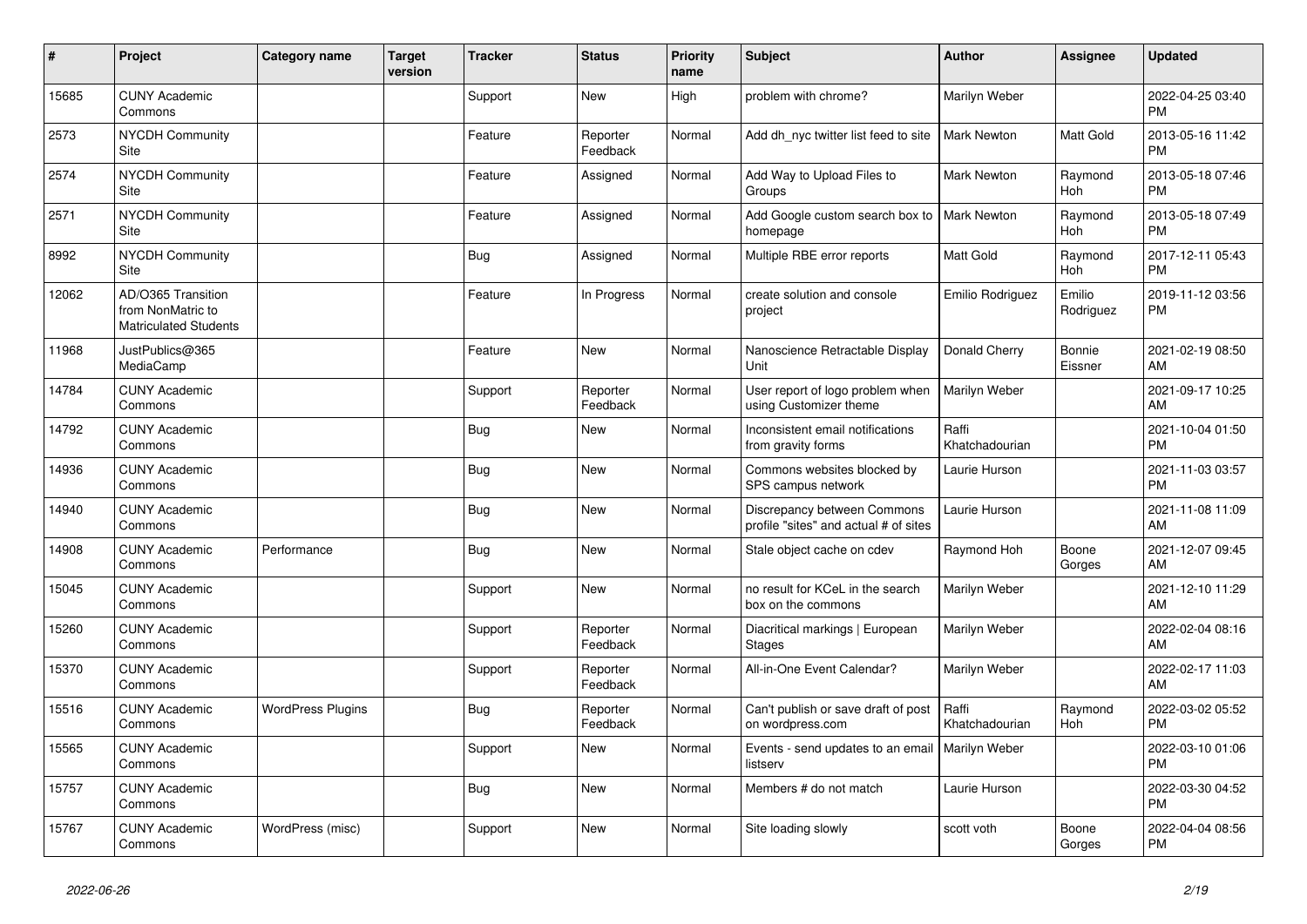| #     | Project                               | <b>Category name</b>           | <b>Target</b><br>version | <b>Tracker</b> | <b>Status</b>        | <b>Priority</b><br>name | <b>Subject</b>                                                         | <b>Author</b>           | <b>Assignee</b> | <b>Updated</b>                |
|-------|---------------------------------------|--------------------------------|--------------------------|----------------|----------------------|-------------------------|------------------------------------------------------------------------|-------------------------|-----------------|-------------------------------|
| 16099 | <b>CUNY Academic</b><br>Commons       |                                |                          | Support        | Reporter<br>Feedback | Normal                  | request for Newsletter Glue                                            | Marilyn Weber           |                 | 2022-05-13 12:14<br><b>PM</b> |
| 16110 | <b>CUNY Academic</b><br>Commons       |                                |                          | Support        | Reporter<br>Feedback | Normal                  | remove Creative Commons<br>license from pages?                         | Marilyn Weber           | Raymond<br>Hoh  | 2022-05-17 06:11<br><b>PM</b> |
| 16177 | <b>CUNY Academic</b><br>Commons       | Reply By Email                 |                          | Bug            | New                  | Normal                  | Switch to Inbound mode for RBE                                         | Raymond Hoh             | Raymond<br>Hoh  | 2022-05-30 04:32<br><b>PM</b> |
| 16245 | <b>CUNY Academic</b><br>Commons       | WordPress (misc)               |                          | Bug            | Reporter<br>Feedback | Normal                  | Save Button missing on<br><b>WordPress Profile page</b>                | scott voth              | Raymond<br>Hoh  | 2022-06-16 03:09<br><b>PM</b> |
| 16255 | <b>CUNY Academic</b><br>Commons       | WordPress (misc)               |                          | Bug            | New                  | Normal                  | Need to define 'MULTISITE'<br>constant in wp-config.php                | Raymond Hoh             |                 | 2022-06-19 09:31<br>AM        |
| 16290 | <b>CUNY Academic</b><br>Commons       |                                |                          | Feature        | Reporter<br>Feedback | Normal                  | Add Table Of Contents Block<br>plug-in                                 | Raffi<br>Khatchadourian |                 | 2022-06-24 10:26<br>AM        |
| 2577  | <b>NYCDH Community</b><br>Site        |                                |                          | Feature        | Assigned             | Low                     | Investigate Potential to Add Links<br>to the Forum                     | <b>Mark Newton</b>      | Alex Gil        | 2013-05-16 09:40<br><b>PM</b> |
| 2576  | <b>NYCDH Community</b><br><b>Site</b> |                                |                          | <b>Bug</b>     | Hold                 | Low                     | Test Next Button in Javascript<br><b>Tutorial Under Activities</b>     | <b>Mark Newton</b>      | Alex Gil        | 2013-05-18 02:55<br><b>PM</b> |
| 2618  | <b>NYCDH Community</b><br>Site        |                                |                          | Bug            | Assigned             | Low                     | Mark blogs as spam when created   Matt Gold<br>by users marked as spam |                         | Boone<br>Gorges | 2013-06-09 11:38<br><b>PM</b> |
| 15883 | <b>CUNY Academic</b><br>Commons       |                                | 2.1.0                    | Feature        | New                  | Normal                  | Release BPGES update                                                   | Boone Gorges            | Boone<br>Gorges | 2022-05-26 10:39<br>AM        |
| 13891 | <b>CUNY Academic</b><br>Commons       | Internal Tools and<br>Workflow | 2.1.0                    | Feature        | <b>New</b>           | Normal                  | Migrate automated linting to<br>GitHub Actions                         | Boone Gorges            | Jeremy Felt     | 2022-05-26 10:45<br>AM        |
| 15194 | <b>CUNY Academic</b><br>Commons       | Internal Tools and<br>Workflow | 2.1.0                    | Feature        | <b>New</b>           | Normal                  | PHPCS sniff for un-restored<br>switch to blog() calls                  | Boone Gorges            | Jeremy Felt     | 2022-05-26 10:45<br>AM        |
| 13946 | <b>CUNY Academic</b><br>Commons       | <b>WordPress Plugins</b>       | 2.1.0                    | Support        | Assigned             | Normal                  | Custom Embed handler For<br>OneDrive files                             | scott voth              | Raymond<br>Hoh  | 2022-05-26 10:46<br>AM        |
| 10439 | <b>CUNY Academic</b><br>Commons       | Design                         | 2.1.0                    | Design/UX      | <b>New</b>           | Normal                  | Create Style Guide for Commons                                         | Sonja Leix              | Sara Cannon     | 2022-06-23 06:20<br><b>PM</b> |
| 370   | <b>CUNY Academic</b><br>Commons       | Registration                   | Future<br>release        | Feature        | Assigned             | High                    | <b>Guest Accounts</b>                                                  | Matt Gold               | Matt Gold       | 2015-04-09 09:33<br><b>PM</b> |
| 5691  | <b>CUNY Academic</b><br>Commons       | Blogs (BuddyPress)             | Future<br>release        | Bug            | Assigned             | High                    | Differing numbers on Sites display                                     | Matt Gold               | Raymond<br>Hoh  | 2016-06-13 01:37<br><b>PM</b> |
| 377   | <b>CUNY Academic</b><br>Commons       | BuddyPress (misc)              | Future<br>release        | Feature        | Assigned             | Normal                  | Like buttons                                                           | Matt Gold               | Boone<br>Gorges | 2010-11-16 05:13<br><b>PM</b> |
| 435   | <b>CUNY Academic</b><br>Commons       | BuddyPress (misc)              | Future<br>release        | Feature        | Assigned             | Normal                  | Include Avatar Images in Forum<br><b>Post Notification Emails</b>      | Matt Gold               | Boone<br>Gorges | 2010-12-08 12:40<br><b>PM</b> |
| 500   | <b>CUNY Academic</b><br>Commons       | BuddyPress (misc)              | Future<br>release        | Feature        | Assigned             | Normal                  | <b>Export Group Data</b>                                               | <b>Matt Gold</b>        | Boone<br>Gorges | 2010-12-19 12:09<br>PM        |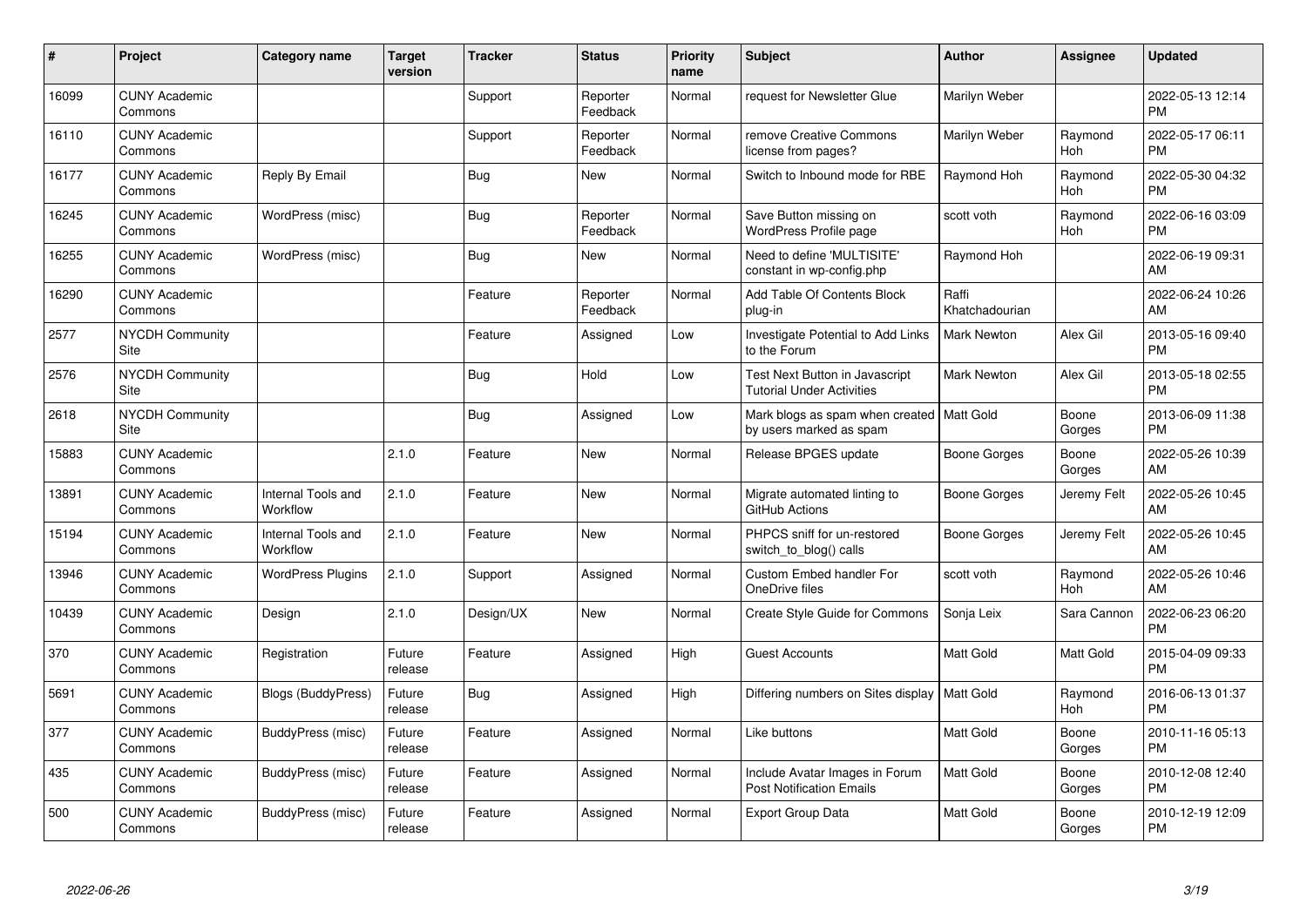| #    | Project                         | <b>Category name</b>     | <b>Target</b><br>version | <b>Tracker</b> | <b>Status</b> | <b>Priority</b><br>name | <b>Subject</b>                                                                   | Author              | Assignee            | <b>Updated</b>                |
|------|---------------------------------|--------------------------|--------------------------|----------------|---------------|-------------------------|----------------------------------------------------------------------------------|---------------------|---------------------|-------------------------------|
| 635  | <b>CUNY Academic</b><br>Commons | BuddyPress (misc)        | Future<br>release        | Feature        | Assigned      | Normal                  | Big Blue Button -<br>Videoconferencing in Groups and<br>Blogs                    | Matt Gold           | Boone<br>Gorges     | 2011-03-14 03:24<br><b>PM</b> |
| 585  | <b>CUNY Academic</b><br>Commons | Group Forums             | Future<br>release        | Feature        | Assigned      | Normal                  | Merge Forum Topics                                                               | Sarah Morgano       | Boone<br>Gorges     | 2011-07-06 04:11<br><b>PM</b> |
| 599  | <b>CUNY Academic</b><br>Commons | BuddyPress (misc)        | Future<br>release        | Feature        | Assigned      | Normal                  | Consider adding rating plugins for<br><b>BuddyPress/BBPress</b>                  | Matt Gold           | Boone<br>Gorges     | 2011-08-22 06:50<br><b>PM</b> |
| 1508 | <b>CUNY Academic</b><br>Commons | WordPress (misc)         | Future<br>release        | Feature        | Assigned      | Normal                  | Share login cookies across<br>mapped domains                                     | Boone Gorges        | Boone<br>Gorges     | 2012-07-02 12:12<br><b>PM</b> |
| 860  | <b>CUNY Academic</b><br>Commons | Design                   | Future<br>release        | Design/UX      | Assigned      | Normal                  | <b>Standardize Button Treatment</b><br><b>Across the Commons</b>                 | Chris Stein         | Chris Stein         | 2014-05-01 09:45<br>AM        |
| 1888 | <b>CUNY Academic</b><br>Commons | Home Page                | Future<br>release        | Feature        | Assigned      | Normal                  | Refactor BP MPO Activity Filter to<br>support proper pagination                  | Sarah Morgano       | Boone<br>Gorges     | 2014-05-01 07:11<br><b>PM</b> |
| 3220 | <b>CUNY Academic</b><br>Commons | <b>Public Portfolio</b>  | Future<br>release        | Feature        | Assigned      | Normal                  | Add indent/outdent option to<br>Formatting Buttons on Profile<br>Page            | Matt Gold           | Boone<br>Gorges     | 2014-05-21 10:39<br><b>PM</b> |
| 3330 | <b>CUNY Academic</b><br>Commons | My Commons               | Future<br>release        | Feature        | Assigned      | Normal                  | "Commons Information" tool                                                       | <b>Boone Gorges</b> | Chris Stein         | 2014-09-22 08:46<br><b>PM</b> |
| 3458 | <b>CUNY Academic</b><br>Commons | Groups (misc)            | Future<br>release        | Feature        | Assigned      | Normal                  | Filter Members of Group by<br>Campus                                             | Michael Smith       | Samantha<br>Raddatz | 2014-09-26 08:32<br><b>PM</b> |
| 3193 | <b>CUNY Academic</b><br>Commons | Group Forums             | Future<br>release        | Feature        | Assigned      | Normal                  | bbPress 2.x dynamic roles and<br><b>RBE</b>                                      | <b>Boone Gorges</b> | Boone<br>Gorges     | 2014-09-30 01:30<br><b>PM</b> |
| 3492 | <b>CUNY Academic</b><br>Commons | <b>WordPress Themes</b>  | Future<br>release        | Support        | Assigned      | Normal                  | Add CBOX theme to the<br>Commons                                                 | scott voth          | Raymond<br>Hoh      | 2014-10-08 05:55<br><b>PM</b> |
| 3475 | <b>CUNY Academic</b><br>Commons | Events                   | Future<br>release        | Feature        | Assigned      | Normal                  | Request to add plugin to<br>streamline room<br>booking/appointment booking       | Naomi Barrettara    | Boone<br>Gorges     | 2014-12-01 05:14<br><b>PM</b> |
| 3691 | <b>CUNY Academic</b><br>Commons | <b>WordPress Plugins</b> | Future<br>release        | Bug            | New           | Normal                  | <b>WPMU Domain Mapping</b><br>Debugging on cdev                                  | Raymond Hoh         | Matt Gold           | 2014-12-12 09:04<br>AM        |
| 2167 | <b>CUNY Academic</b><br>Commons | WordPress (misc)         | Future<br>release        | Bug            | Assigned      | Normal                  | <b>CAC-Livestream Plugin Issues</b>                                              | Michael Smith       | Dominic<br>Giglio   | 2015-01-02 03:06<br><b>PM</b> |
| 412  | <b>CUNY Academic</b><br>Commons | <b>WordPress Themes</b>  | Future<br>release        | Feature        | Assigned      | Normal                  | <b>Featured Themes</b>                                                           | Matt Gold           | Dominic<br>Giglio   | 2015-01-05 08:44<br>PM        |
| 658  | <b>CUNY Academic</b><br>Commons | <b>WordPress Plugins</b> | Future<br>release        | Feature        | Assigned      | Normal                  | Rebulid Sitewide Tag Suggestion   Matt Gold                                      |                     | Boone<br>Gorges     | 2015-01-05 08:47<br><b>PM</b> |
| 364  | <b>CUNY Academic</b><br>Commons | <b>WordPress Plugins</b> | Future<br>release        | Feature        | New           | Normal                  | <b>Bulletin Board</b>                                                            | Matt Gold           |                     | 2015-01-05 08:50<br>PM        |
| 2753 | <b>CUNY Academic</b><br>Commons | Public Portfolio         | Future<br>release        | Feature        | New           | Normal                  | Create actual actual tagification in  <br>academic interests and other<br>fields | Micki Kaufman       | Boone<br>Gorges     | 2015-01-05 08:52<br><b>PM</b> |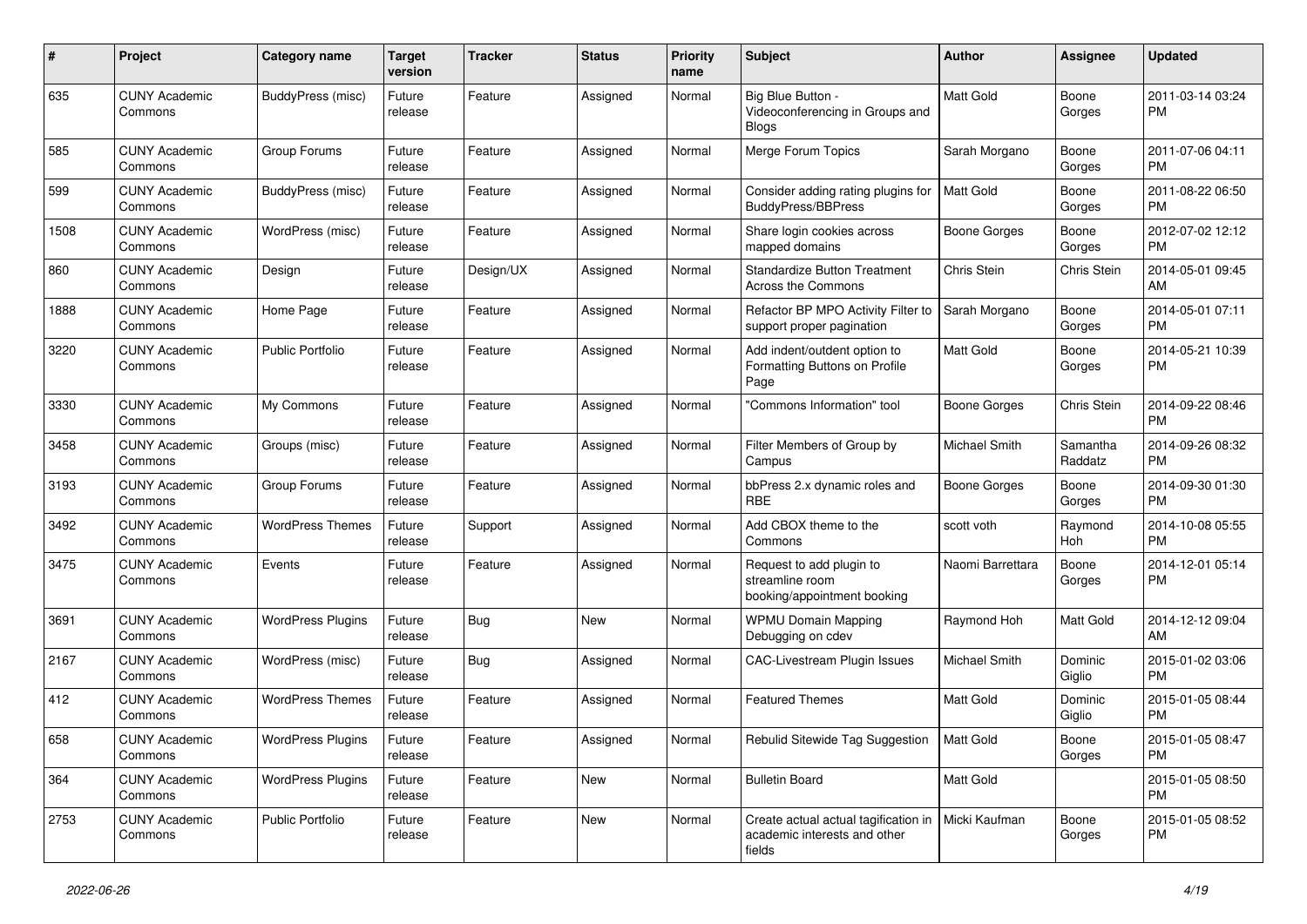| $\pmb{\#}$ | <b>Project</b>                  | Category name           | <b>Target</b><br>version | <b>Tracker</b> | <b>Status</b> | <b>Priority</b><br>name | <b>Subject</b>                                                                | <b>Author</b>           | <b>Assignee</b>       | <b>Updated</b>                |
|------------|---------------------------------|-------------------------|--------------------------|----------------|---------------|-------------------------|-------------------------------------------------------------------------------|-------------------------|-----------------------|-------------------------------|
| 2832       | <b>CUNY Academic</b><br>Commons | <b>Public Portfolio</b> | Future<br>release        | Feature        | Assigned      | Normal                  | Improve interface for (not)<br>auto-linking profile fields                    | Boone Gorges            | Chris Stein           | 2015-01-05 08:52<br><b>PM</b> |
| 2754       | <b>CUNY Academic</b><br>Commons | Design                  | Future<br>release        | Feature        | Assigned      | Normal                  | Determine strategy for CAC logo<br>handling in top header                     | Micki Kaufman           | Chris Stein           | 2015-01-05 08:53<br><b>PM</b> |
| 3042       | <b>CUNY Academic</b><br>Commons | <b>Public Portfolio</b> | Future<br>release        | Feature        | Assigned      | Normal                  | Browsing member interests                                                     | Matt Gold               | Boone<br>Gorges       | 2015-03-21 09:04<br><b>PM</b> |
| 3759       | <b>CUNY Academic</b><br>Commons | WordPress (misc)        | Future<br>release        | Feature        | Assigned      | Normal                  | Review Interface for Adding Users   Matt Gold<br>to Blogs                     |                         | Boone<br>Gorges       | 2015-03-24 05:52<br><b>PM</b> |
| 3308       | <b>CUNY Academic</b><br>Commons | Group Invitations       | Future<br>release        | Feature        | Assigned      | Normal                  | Allow members to rescind group<br>invitations                                 | Matt Gold               | Boone<br>Gorges       | 2015-04-01 08:53<br><b>PM</b> |
| 3770       | <b>CUNY Academic</b><br>Commons | <b>Public Portfolio</b> | Future<br>release        | Feature        | Assigned      | Normal                  | Improve Layout/Formatting of<br>Positions Area on Public<br><b>Portfolios</b> | Matt Gold               | Chris Stein           | 2015-04-01 09:17<br><b>PM</b> |
| 3059       | <b>CUNY Academic</b><br>Commons | Group Forums            | Future<br>release        | Design/UX      | <b>New</b>    | Normal                  | Forum Post Permissable Content<br><b>Explanatory Text</b>                     | Chris Stein             | Chris Stein           | 2015-04-02 11:27<br>AM        |
| 3577       | <b>CUNY Academic</b><br>Commons | My Commons              | Future<br>release        | Design/UX      | Assigned      | Normal                  | Replies to items in My Commons                                                | <b>Matt Gold</b>        | Raymond<br><b>Hoh</b> | 2015-04-09 05:19<br><b>PM</b> |
| 3662       | <b>CUNY Academic</b><br>Commons | <b>SEO</b>              | Future<br>release        | Feature        | Assigned      | Normal                  | Duplicate Content/SEO/Google<br>issues                                        | Matt Gold               | Raymond<br>Hoh        | 2015-04-13 04:37<br><b>PM</b> |
| 3536       | <b>CUNY Academic</b><br>Commons | My Commons              | Future<br>release        | Feature        | Assigned      | Normal                  | Infinite Scroll on My Commons<br>page                                         | Matt Gold               | Raymond<br>Hoh        | 2015-04-13 04:42<br><b>PM</b> |
| 4053       | <b>CUNY Academic</b><br>Commons | Events                  | Future<br>release        | Feature        | Assigned      | Normal                  | Create new tab for past events                                                | Matt Gold               | Boone<br>Gorges       | 2015-05-12 02:10<br><b>PM</b> |
| 4222       | <b>CUNY Academic</b><br>Commons | User Experience         | Future<br>release        | Design/UX      | New           | Normal                  | Add information to 'Delete<br>Account' page                                   | Samantha Raddatz        | scott voth            | 2015-06-26 11:35<br>AM        |
| 4221       | <b>CUNY Academic</b><br>Commons | Group Forums            | Future<br>release        | Design/UX      | Assigned      | Normal                  | Add 'Number of Posts' display<br>option to Forum page                         | Samantha Raddatz        | Samantha<br>Raddatz   | 2015-06-26 02:21<br><b>PM</b> |
| 4225       | <b>CUNY Academic</b><br>Commons | DiRT Integration        | Future<br>release        | Design/UX      | <b>New</b>    | Normal                  | Add information to DIRT page (in<br>Create a Group)                           | Samantha Raddatz        | <b>Matt Gold</b>      | 2015-06-26 03:14<br><b>PM</b> |
| 4238       | <b>CUNY Academic</b><br>Commons | Events                  | Future<br>release        | Feature        | Assigned      | Normal                  | Copy Events to Other Groups?                                                  | Matt Gold               | Boone<br>Gorges       | 2015-07-02 10:08<br>AM        |
| 4253       | <b>CUNY Academic</b><br>Commons | <b>Public Portfolio</b> | Future<br>release        | Design/UX      | <b>New</b>    | Normal                  | Encourage users to add portfolio<br>content                                   | Samantha Raddatz        | Samantha<br>Raddatz   | 2015-07-07 11:32<br>AM        |
| 4404       | <b>CUNY Academic</b><br>Commons | <b>Public Portfolio</b> | Future<br>release        | Design/UX      | Assigned      | Normal                  | Change color of permissions info<br>on portfolio editing interface            | Matt Gold               | Samantha<br>Raddatz   | 2015-08-11 05:28<br><b>PM</b> |
| 4388       | <b>CUNY Academic</b><br>Commons | WordPress (misc)        | Future<br>release        | Bug            | Assigned      | Normal                  | Repeated request for<br>authentication.                                       | Alice.Lynn<br>McMichael | Raymond<br>Hoh        | 2015-08-11 07:35<br><b>PM</b> |
| 4226       | <b>CUNY Academic</b><br>Commons | <b>BuddyPress Docs</b>  | Future<br>release        | Design/UX      | <b>New</b>    | Normal                  | Add option to connect a Doc with<br>a Group                                   | Samantha Raddatz        | Samantha<br>Raddatz   | 2015-09-09 04:08<br><b>PM</b> |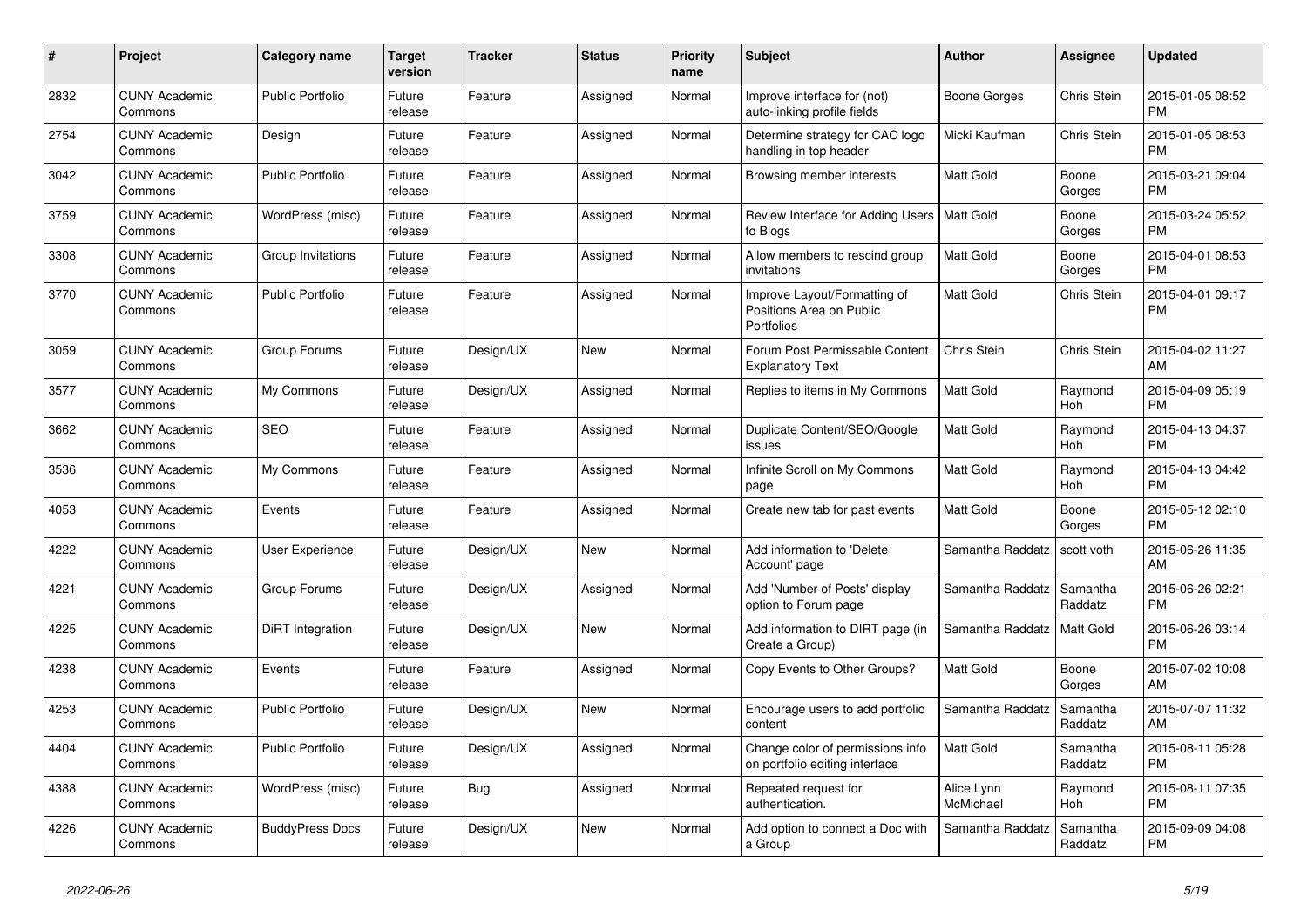| $\#$ | Project                         | <b>Category name</b>     | <b>Target</b><br>version | <b>Tracker</b> | <b>Status</b> | <b>Priority</b><br>name | <b>Subject</b>                                                        | Author              | <b>Assignee</b>       | <b>Updated</b>                |
|------|---------------------------------|--------------------------|--------------------------|----------------|---------------|-------------------------|-----------------------------------------------------------------------|---------------------|-----------------------|-------------------------------|
| 4592 | <b>CUNY Academic</b><br>Commons | Events                   | Future<br>release        | Design/UX      | <b>New</b>    | Normal                  | Event Creation - Venue Dropdown<br>Slow                               | Samantha Raddatz    | Boone<br>Gorges       | 2015-09-14 04:56<br><b>PM</b> |
| 4622 | <b>CUNY Academic</b><br>Commons | <b>Public Portfolio</b>  | Future<br>release        | Design/UX      | <b>New</b>    | Normal                  | <b>Profile Visibility Settings</b>                                    | Samantha Raddatz    | Samantha<br>Raddatz   | 2015-09-21 12:18<br><b>PM</b> |
| 4661 | <b>CUNY Academic</b><br>Commons | <b>User Experience</b>   | Future<br>release        | <b>Bug</b>     | Assigned      | Normal                  | Simplify Events text                                                  | <b>Matt Gold</b>    | Samantha<br>Raddatz   | 2015-10-02 09:06<br><b>PM</b> |
| 3192 | <b>CUNY Academic</b><br>Commons | Group Forums             | Future<br>release        | Feature        | Assigned      | Normal                  | Customizable forum views for<br>bbPress 2.x group forums              | Boone Gorges        | Raymond<br><b>Hoh</b> | 2015-11-09 12:47<br><b>PM</b> |
| 3517 | <b>CUNY Academic</b><br>Commons | My Commons               | Future<br>release        | Feature        | Assigned      | Normal                  | Mute/Unmute My Commons<br>updates                                     | Matt Gold           | Raymond<br>Hoh        | 2015-11-09 01:19<br><b>PM</b> |
| 3473 | <b>CUNY Academic</b><br>Commons | <b>User Experience</b>   | Future<br>release        | Feature        | Assigned      | Normal                  | Commons profile: Add help info<br>about "Positions" replacing "title" | Keith Miyake        | Samantha<br>Raddatz   | 2015-11-09 02:28<br><b>PM</b> |
| 308  | <b>CUNY Academic</b><br>Commons | Registration             | Future<br>release        | Feature        | <b>New</b>    | Normal                  | Group recommendations for<br>signup process                           | Boone Gorges        | Samantha<br>Raddatz   | 2015-11-09 05:07<br><b>PM</b> |
| 618  | <b>CUNY Academic</b><br>Commons | <b>BuddyPress Docs</b>   | Future<br>release        | Feature        | Assigned      | Normal                  | BuddyPress Docs: export formats                                       | <b>Boone Gorges</b> | Boone<br>Gorges       | 2015-11-09 05:38<br><b>PM</b> |
| 653  | <b>CUNY Academic</b><br>Commons | <b>Group Blogs</b>       | Future<br>release        | Feature        | Assigned      | Normal                  | Redesign Integration of Groups<br>and Blogs                           | <b>Matt Gold</b>    | Samantha<br>Raddatz   | 2015-11-09 05:40<br><b>PM</b> |
| 1422 | <b>CUNY Academic</b><br>Commons | <b>BuddyPress Docs</b>   | Future<br>release        | Feature        | Assigned      | Normal                  | Make "created Doc" activity icons<br>non-mini                         | Boone Gorges        | Boone<br>Gorges       | 2015-11-09 05:48<br><b>PM</b> |
| 481  | <b>CUNY Academic</b><br>Commons | Groups (misc)            | Future<br>release        | Feature        | Assigned      | Normal                  | ability to archive inactive groups<br>and blogs                       | Michael Mandiberg   | Samantha<br>Raddatz   | 2015-11-09 05:56<br><b>PM</b> |
| 1460 | <b>CUNY Academic</b><br>Commons | Analytics                | Future<br>release        | Feature        | Assigned      | Normal                  | Update System Report                                                  | <b>Brian Foote</b>  | Boone<br>Gorges       | 2015-11-09 06:13<br><b>PM</b> |
| 1744 | <b>CUNY Academic</b><br>Commons | <b>BuddyPress Docs</b>   | Future<br>release        | Feature        | Assigned      | Normal                  | Spreadsheet-style Docs                                                | Boone Gorges        | Boone<br>Gorges       | 2015-11-09 06:13<br><b>PM</b> |
| 3939 | <b>CUNY Academic</b><br>Commons | <b>WordPress Plugins</b> | Future<br>release        | <b>Bug</b>     | Hold          | Normal                  | Activity stream support for<br>Co-Authors Plus plugin                 | Raymond Hoh         | Raymond<br>Hoh        | 2015-11-09 06:13<br><b>PM</b> |
| 2523 | <b>CUNY Academic</b><br>Commons | <b>BuddyPress Docs</b>   | Future<br>release        | Feature        | Assigned      | Normal                  | Allow Users to Upload Images to<br><b>BP</b> Docs                     | Matt Gold           | Boone<br>Gorges       | 2015-11-09 06:14<br><b>PM</b> |
| 287  | <b>CUNY Academic</b><br>Commons | WordPress (misc)         | Future<br>release        | Feature        | Assigned      | Normal                  | Create troubleshooting tool for<br>account sign-up                    | Matt Gold           | Boone<br>Gorges       | 2015-11-09 06:17<br><b>PM</b> |
| 497  | <b>CUNY Academic</b><br>Commons | <b>WordPress Plugins</b> | Future<br>release        | Feature        | Assigned      | Normal                  | Drag and Drop Ordering on<br>Gallery Post Plugin                      | <b>Matt Gold</b>    | Ron Rennick           | 2015-11-09 06:18<br><b>PM</b> |
| 365  | <b>CUNY Academic</b><br>Commons | WordPress (misc)         | Future<br>release        | Feature        | Assigned      | Normal                  | <b>Create Mouseover Tooltips</b><br>throughout Site                   | <b>Matt Gold</b>    | Chris Stein           | 2015-11-09 06:18<br><b>PM</b> |
| 554  | <b>CUNY Academic</b><br>Commons | BuddyPress (misc)        | Future<br>release        | Feature        | Assigned      | Normal                  | Add Trackback notifications to<br>site-wide activity feed             | <b>Matt Gold</b>    | Boone<br>Gorges       | 2015-11-09 06:19<br>PM        |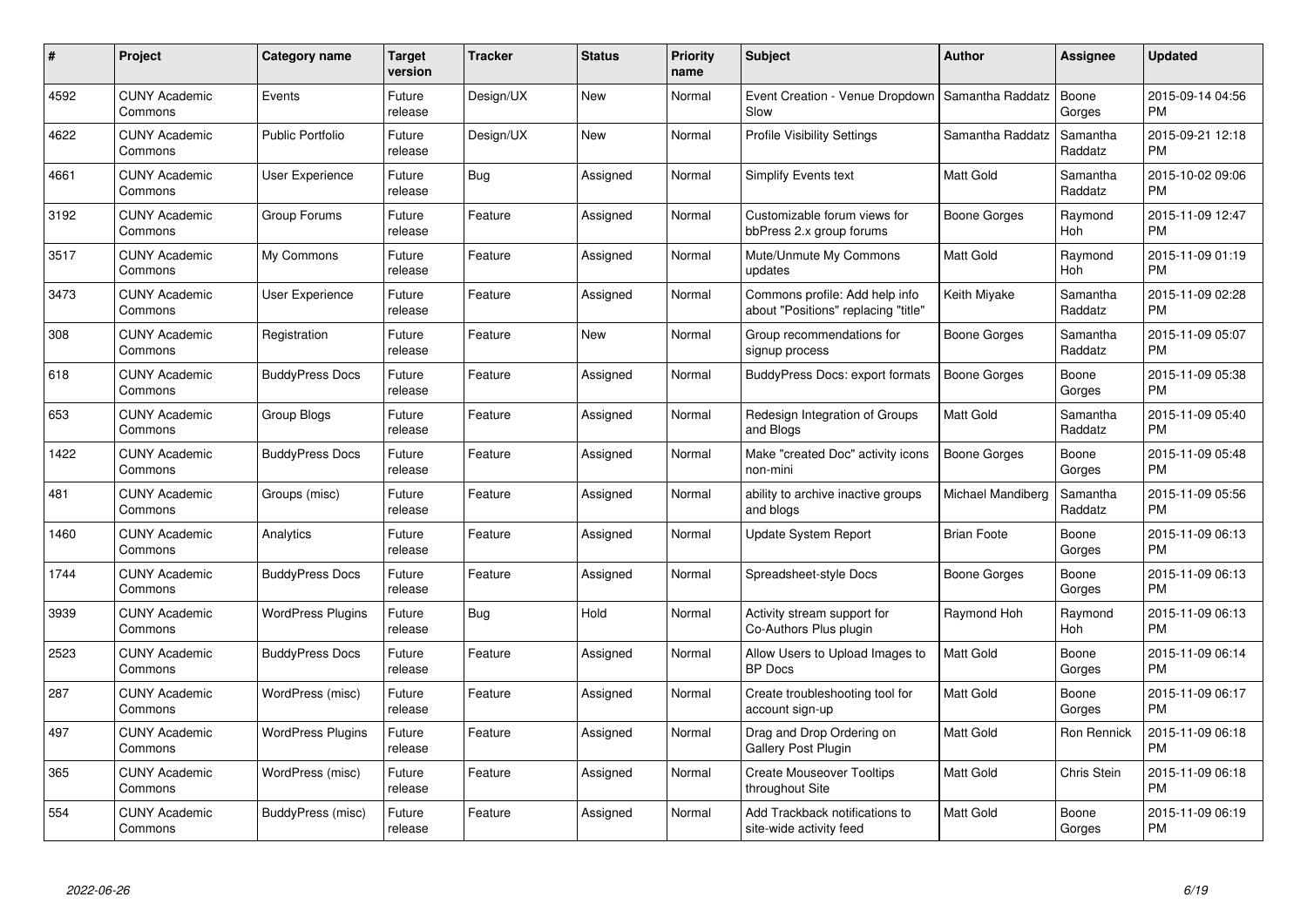| $\pmb{\#}$ | <b>Project</b>                  | Category name           | <b>Target</b><br>version | <b>Tracker</b> | <b>Status</b>        | <b>Priority</b><br>name | <b>Subject</b>                                                     | <b>Author</b>           | <b>Assignee</b>     | <b>Updated</b>                |
|------------|---------------------------------|-------------------------|--------------------------|----------------|----------------------|-------------------------|--------------------------------------------------------------------|-------------------------|---------------------|-------------------------------|
| 1105       | <b>CUNY Academic</b><br>Commons | WordPress (misc)        | Future<br>release        | Feature        | Assigned             | Normal                  | Rephrase Blog Privacy Options                                      | <b>Matt Gold</b>        | Samantha<br>Raddatz | 2015-11-09 06:19<br><b>PM</b> |
| 5183       | <b>CUNY Academic</b><br>Commons | Social Paper            | Future<br>release        | Design/UX      | <b>New</b>           | Normal                  | Creating a new paper when<br>viewing an existing paper             | Raffi<br>Khatchadourian | Samantha<br>Raddatz | 2016-02-02 12:09<br><b>PM</b> |
| 5205       | <b>CUNY Academic</b><br>Commons | Social Paper            | Future<br>release        | Feature        | <b>New</b>           | Normal                  | Social Paper folders                                               | Marilyn Weber           |                     | 2016-02-11 10:24<br><b>PM</b> |
| 5225       | <b>CUNY Academic</b><br>Commons | Registration            | Future<br>release        | Feature        | Assigned             | Normal                  | On-boarding Issues                                                 | Luke Waltzer            | Samantha<br>Raddatz | 2016-02-12 02:58<br><b>PM</b> |
| 5282       | <b>CUNY Academic</b><br>Commons | Social Paper            | Future<br>release        | Bug            | <b>New</b>           | Normal                  | Replying via email directs to<br>paper but not individual comment. | Marilyn Weber           | Raymond<br>Hoh      | 2016-03-02 01:48<br><b>PM</b> |
| 5397       | <b>CUNY Academic</b><br>Commons | Social Paper            | Future<br>release        | Feature        | <b>New</b>           | Normal                  | frustrating to have to<br>enable/disable in SP                     | Marilyn Weber           | Samantha<br>Raddatz | 2016-04-20 03:39<br><b>PM</b> |
| 5488       | <b>CUNY Academic</b><br>Commons | Social Paper            | Future<br>release        | <b>Bug</b>     | <b>New</b>           | Normal                  | Add a "last edited by" field to<br>Social Paper group directories  | Boone Gorges            |                     | 2016-04-21 10:05<br><b>PM</b> |
| 5489       | <b>CUNY Academic</b><br>Commons | Social Paper            | Future<br>release        | Feature        | <b>New</b>           | Normal                  | Asc/desc sorting for Social Paper<br>directories                   | <b>Boone Gorges</b>     |                     | 2016-04-21 10:06<br><b>PM</b> |
| 4438       | <b>CUNY Academic</b><br>Commons | Events                  | Future<br>release        | Bug            | Assigned             | Normal                  | Events Calendar - Export<br><b>Recurring Events</b>                | scott voth              | Daniel Jones        | 2016-05-23 04:25<br><b>PM</b> |
| 5827       | <b>CUNY Academic</b><br>Commons | <b>Public Portfolio</b> | Future<br>release        | <b>Bug</b>     | Assigned             | Normal                  | Academic Interests square<br>bracket links not working             | scott voth              | Chris Stein         | 2016-08-11 11:59<br><b>PM</b> |
| 5955       | <b>CUNY Academic</b><br>Commons | Outreach                | Future<br>release        | Feature        | Assigned             | Normal                  | Create auto-newsletter for<br>commons members                      | <b>Matt Gold</b>        | Luke Waltzer        | 2016-08-30 10:34<br>AM        |
| 5268       | <b>CUNY Academic</b><br>Commons | Group Forums            | Future<br>release        | Bug            | Assigned             | Normal                  | Long-time to post to multiple<br>groups                            | Luke Waltzer            | Daniel Jones        | 2016-09-07 06:31<br><b>PM</b> |
| 6014       | <b>CUNY Academic</b><br>Commons | Publicity               | Future<br>release        | Publicity      | Reporter<br>Feedback | Normal                  | Google search listing                                              | <b>Matt Gold</b>        | Boone<br>Gorges     | 2016-09-21 03:48<br><b>PM</b> |
| 6078       | <b>CUNY Academic</b><br>Commons | Blogs (BuddyPress)      | Future<br>release        | Feature        | New                  | Normal                  | <b>Explore Adding Network Blog</b><br>Metadata Plugin              | Luke Waltzer            | Luke Waltzer        | 2016-10-11 10:29<br><b>PM</b> |
| 5696       | <b>CUNY Academic</b><br>Commons | Events                  | Future<br>release        | Feature        | Assigned             | Normal                  | Events Calendar - display options<br>calendar aggregation          | <b>Matt Gold</b>        | Boone<br>Gorges     | 2016-10-13 11:44<br>AM        |
| 4903       | <b>CUNY Academic</b><br>Commons | Events                  | Future<br>release        | Design/UX      | Assigned             | Normal                  | Improving visual appearance of<br>event calendars                  | Matt Gold               | Boone<br>Gorges     | 2016-10-13 11:51<br>AM        |
| 2881       | <b>CUNY Academic</b><br>Commons | <b>Public Portfolio</b> | Future<br>release        | Feature        | Assigned             | Normal                  | Redesign the UX for Profiles                                       | Chris Stein             | Chris Stein         | 2016-10-13 12:45<br><b>PM</b> |
| 5182       | <b>CUNY Academic</b><br>Commons | Social Paper            | Future<br>release        | Design/UX      | <b>New</b>           | Normal                  | "Publishing" a private paper on<br>social paper?                   | Raffi<br>Khatchadourian | Boone<br>Gorges     | 2016-10-13 04:12<br><b>PM</b> |
| 6332       | <b>CUNY Academic</b><br>Commons | WordPress (misc)        | Future<br>release        | Feature        | <b>New</b>           | Normal                  | Allow uploaded files to be marked<br>as private in an ad hoc way   | <b>Boone Gorges</b>     |                     | 2016-10-17 11:41<br><b>PM</b> |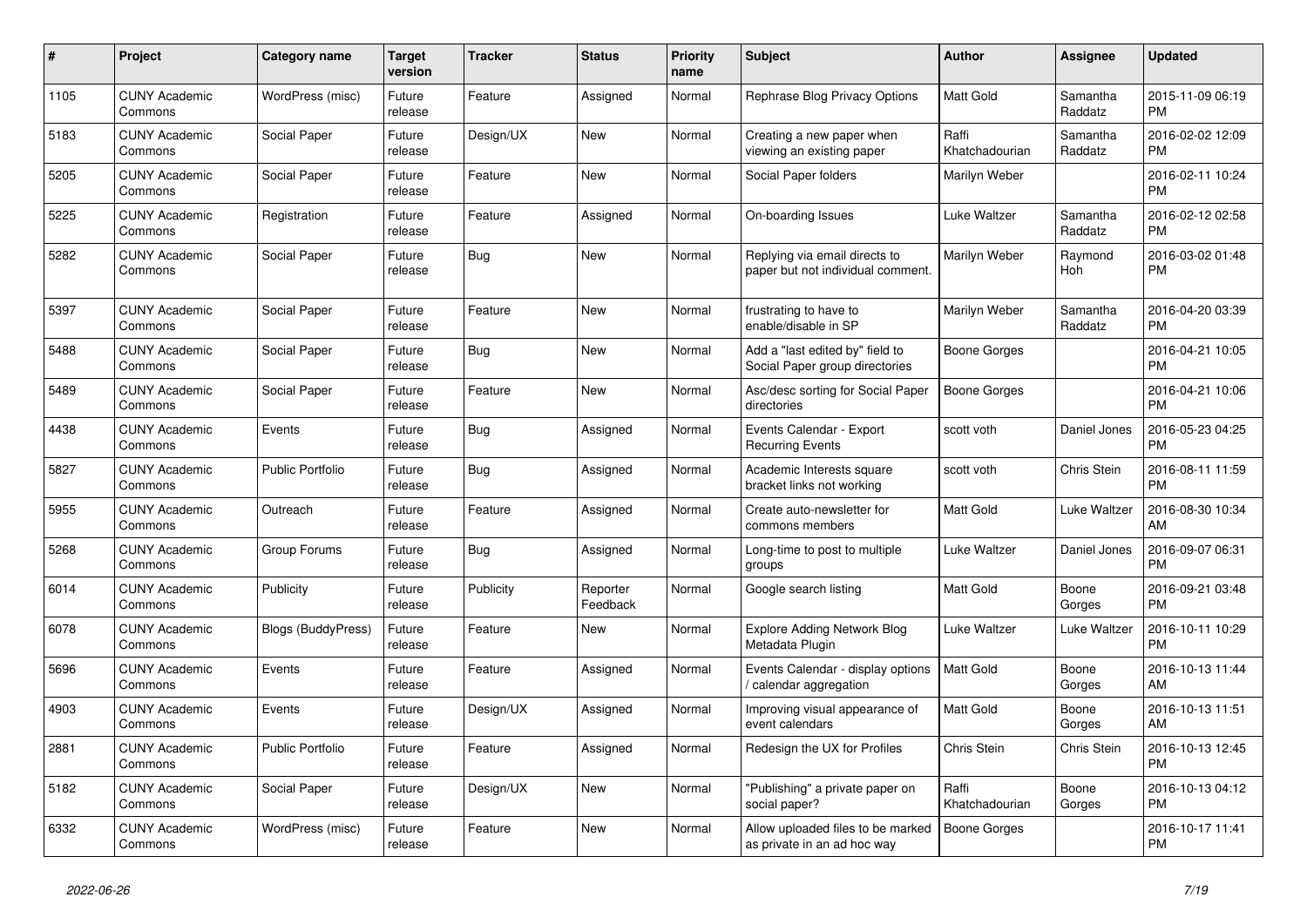| $\#$ | <b>Project</b>                  | Category name            | <b>Target</b><br>version | <b>Tracker</b> | <b>Status</b>        | <b>Priority</b><br>name | <b>Subject</b>                                                                            | Author              | Assignee           | <b>Updated</b>                |
|------|---------------------------------|--------------------------|--------------------------|----------------|----------------------|-------------------------|-------------------------------------------------------------------------------------------|---------------------|--------------------|-------------------------------|
| 5826 | <b>CUNY Academic</b><br>Commons | <b>WordPress Plugins</b> | Future<br>release        | Support        | Reporter<br>Feedback | Normal                  | <b>Remove Subscription Options</b><br>plugin from directory                               | Sarah Morgano       | Sarah<br>Morgano   | 2016-10-21 04:14<br><b>PM</b> |
| 5234 | <b>CUNY Academic</b><br>Commons | Membership               | Future<br>release        | Feature        | Assigned             | Normal                  | Write Unconfirmed patch for WP                                                            | <b>Boone Gorges</b> | Boone<br>Gorges    | 2016-10-24 11:18<br>AM        |
| 5199 | <b>CUNY Academic</b><br>Commons | Social Paper             | Future<br>release        | Feature        | <b>New</b>           | Normal                  | add tables to the SP editor                                                               | Marilyn Weber       |                    | 2016-10-24 11:27<br>AM        |
| 3090 | <b>CUNY Academic</b><br>Commons | Twitter page             | Future<br>release        | Feature        | Assigned             | Normal                  | Prevent Retweets from showing<br>up on Commons twitter page                               | <b>Matt Gold</b>    | <b>Tahir Butt</b>  | 2016-10-24 11:31<br>AM        |
| 6426 | <b>CUNY Academic</b><br>Commons | Spam/Spam<br>Prevention  | Future<br>release        | Feature        | Assigned             | Normal                  | Force captcha on all comments?                                                            | <b>Matt Gold</b>    | <b>Tahir Butt</b>  | 2016-10-24 02:06<br><b>PM</b> |
| 6755 | <b>CUNY Academic</b><br>Commons | WordPress (misc)         | Future<br>release        | Bug            | <b>New</b>           | Normal                  | Cannot Deactivate Plugin                                                                  | Laura Kane          |                    | 2016-11-16 01:12<br><b>PM</b> |
| 4980 | <b>CUNY Academic</b><br>Commons | Home Page                | Future<br>release        | Feature        | Assigned             | Normal                  | CAC Featured Content -- Adding<br>Randomization                                           | <b>Matt Gold</b>    | Boone<br>Gorges    | 2016-12-12 03:01<br><b>PM</b> |
| 5316 | <b>CUNY Academic</b><br>Commons | <b>User Experience</b>   | Future<br>release        | Feature        | Assigned             | Normal                  | Prompt user email address<br>updates                                                      | <b>Matt Gold</b>    | Stephen Real       | 2016-12-21 03:30<br><b>PM</b> |
| 7624 | <b>CUNY Academic</b><br>Commons | BuddyPress (misc)        | Future<br>release        | Design/UX      | <b>New</b>           | Normal                  | <b>BP Notifications</b>                                                                   | Luke Waltzer        | Paige Dupont       | 2017-02-08 10:43<br><b>PM</b> |
| 4481 | <b>CUNY Academic</b><br>Commons | Events                   | Future<br>release        | Feature        | <b>New</b>           | Normal                  | Group admins/mods should have<br>the ability to unlink an event from<br>the group         | Boone Gorges        | Boone<br>Gorges    | 2017-04-24 03:53<br><b>PM</b> |
| 8078 | <b>CUNY Academic</b><br>Commons | <b>WordPress Plugins</b> | Future<br>release        | System Upgrade | Assigned             | Normal                  | <b>CommentPress Updates</b>                                                               | Margaret Galvan     | Christian<br>Wach  | 2017-05-08 03:49<br><b>PM</b> |
| 8211 | <b>CUNY Academic</b><br>Commons | <b>WordPress Themes</b>  | Future<br>release        | Feature        | <b>New</b>           | Normal                  | Theme Suggestions: Material<br>Design-Inspired Themes                                     | Margaret Galvan     | Margaret<br>Galvan | 2017-08-07 02:48<br><b>PM</b> |
| 8756 | <b>CUNY Academic</b><br>Commons | Group Blogs              | Future<br>release        | Feature        | Hold                 | Normal                  | Connect multiple blogs to one<br>group?                                                   | <b>Matt Gold</b>    | Boone<br>Gorges    | 2017-09-30 10:42<br>AM        |
| 3580 | <b>CUNY Academic</b><br>Commons | Group Blogs              | Future<br>release        | Feature        | <b>New</b>           | Normal                  | Multiple blogs per group                                                                  | Boone Gorges        | Boone<br>Gorges    | 2018-02-20 02:02<br><b>PM</b> |
| 9211 | <b>CUNY Academic</b><br>Commons | <b>WordPress Plugins</b> | Future<br>release        | Support        | Reporter<br>Feedback | Normal                  | Auto-Role Setting in Forum Plugin<br><b>Causing Some Confusion</b>                        | Luke Waltzer        | Boone<br>Gorges    | 2018-03-13 11:44<br>AM        |
| 7022 | <b>CUNY Academic</b><br>Commons | Announcements            | Future<br>release        | Bug            | <b>New</b>           | Normal                  | Sitewide announcements should<br>be displayed on, and dismissable<br>from, mapped domains | <b>Boone Gorges</b> | Boone<br>Gorges    | 2018-03-22 10:18<br>AM        |
| 9207 | <b>CUNY Academic</b><br>Commons |                          | Future<br>release        | Support        | Reporter<br>Feedback | Normal                  | display dashboards made in<br>Tableau?                                                    | Marilyn Weber       | Boone<br>Gorges    | 2018-04-10 10:42<br>AM        |
| 7663 | <b>CUNY Academic</b><br>Commons | Social Paper             | Future<br>release        | <b>Bug</b>     | New                  | Normal                  | Social Paper notifications not<br>formatted correctly on secondary<br>sites               | <b>Boone Gorges</b> | Boone<br>Gorges    | 2018-04-16 03:52<br><b>PM</b> |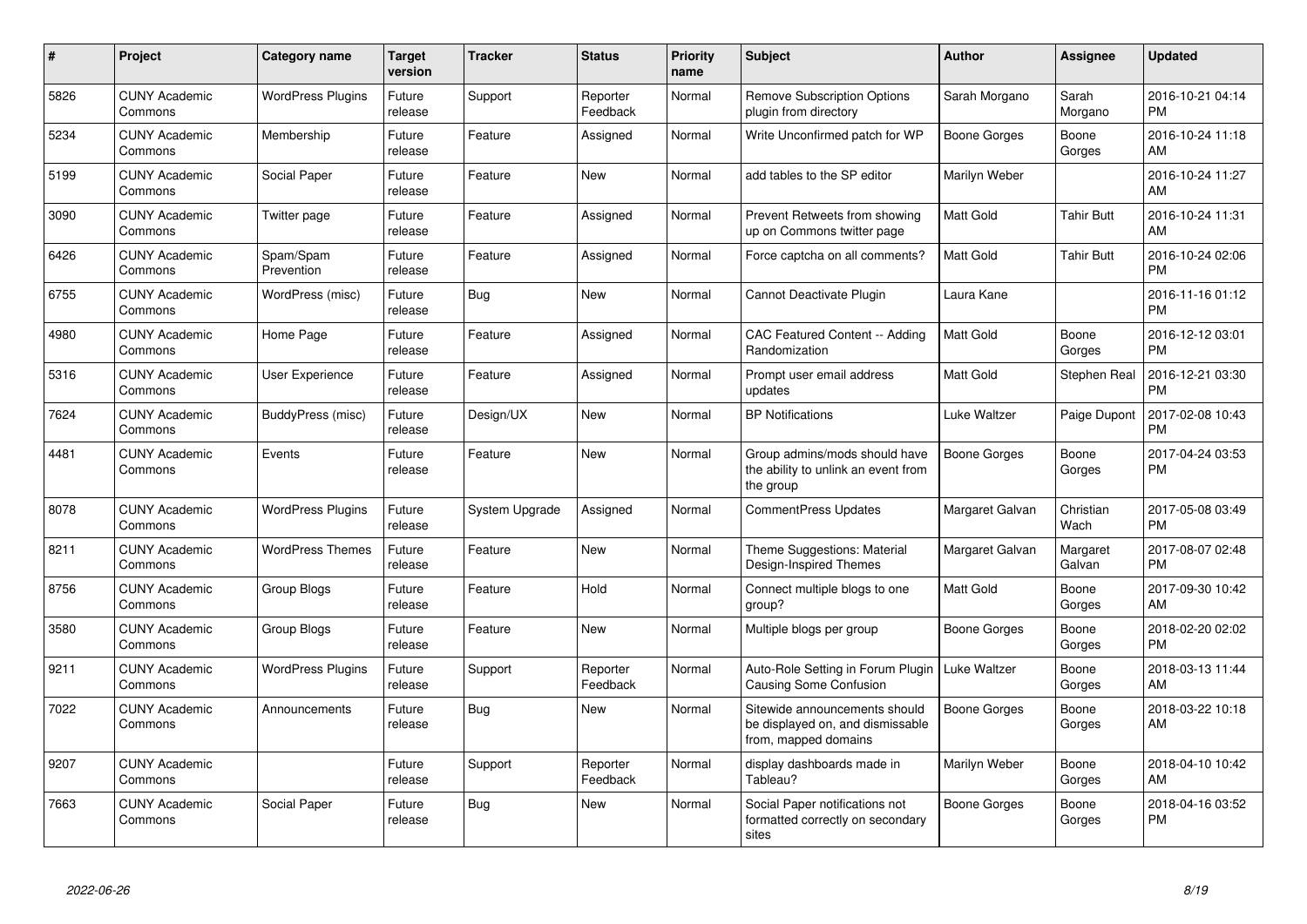| #     | Project                         | <b>Category name</b>       | Target<br>version | <b>Tracker</b> | <b>Status</b>        | <b>Priority</b><br>name | <b>Subject</b>                                                                                               | <b>Author</b>       | Assignee            | <b>Updated</b>                |
|-------|---------------------------------|----------------------------|-------------------|----------------|----------------------|-------------------------|--------------------------------------------------------------------------------------------------------------|---------------------|---------------------|-------------------------------|
| 7981  | <b>CUNY Academic</b><br>Commons | Social Paper               | Future<br>release | <b>Bug</b>     | <b>New</b>           | Normal                  | Social Paper comments should<br>not go to spam                                                               | Luke Waltzer        | Boone<br>Gorges     | 2018-04-16 03:52<br><b>PM</b> |
| 3768  | <b>CUNY Academic</b><br>Commons | <b>Public Portfolio</b>    | Future<br>release | Feature        | Assigned             | Normal                  | Institutions/Past positions on<br>public portfolios                                                          | Matt Gold           | Boone<br>Gorges     | 2018-04-23 10:44<br>AM        |
| 9835  | <b>CUNY Academic</b><br>Commons | Group Forums               | Future<br>release | <b>Bug</b>     | Assigned             | Normal                  | add a "like" function?                                                                                       | Marilyn Weber       | <b>Erik Trainer</b> | 2018-06-05 01:49<br><b>PM</b> |
| 9895  | <b>CUNY Academic</b><br>Commons | Onboarding                 | Future<br>release | Feature        | Assigned             | Normal                  | Add "Accept Invitation"<br>link/button/function to Group<br>and/or Site invitation emails?                   | Luke Waltzer        | Boone<br>Gorges     | 2018-06-07 12:42<br><b>PM</b> |
| 9947  | <b>CUNY Academic</b><br>Commons | <b>WordPress Plugins</b>   | Future<br>release | Feature        | Reporter<br>Feedback | Normal                  | Install H5P quiz plugin                                                                                      | <b>Matt Gold</b>    | Boone<br>Gorges     | 2018-09-11 11:01<br>AM        |
| 10368 | <b>CUNY Academic</b><br>Commons |                            | Future<br>release | Feature        | Assigned             | Normal                  | Use ORCID data to populate<br>academic profile page                                                          | Stephen Francoeur   | Boone<br>Gorges     | 2018-09-25 01:53<br><b>PM</b> |
| 5992  | <b>CUNY Academic</b><br>Commons | <b>Email Notifications</b> | Future<br>release | Feature        | New                  | Normal                  | Changing the From line of<br>autogenerated blog emails                                                       | Marilyn Weber       |                     | 2018-09-27 05:19<br><b>PM</b> |
| 9028  | <b>CUNY Academic</b><br>Commons | Onboarding                 | Future<br>release | Feature        | Assigned             | Normal                  | suggest groups to new members<br>during the registration process                                             | Matt Gold           | Chris Stein         | 2018-10-24 12:34<br><b>PM</b> |
| 9289  | <b>CUNY Academic</b><br>Commons | <b>WordPress Plugins</b>   | Future<br>release | <b>Bug</b>     | Reporter<br>Feedback | Normal                  | Email Users Plugin                                                                                           | Laurie Hurson       | Boone<br>Gorges     | 2018-10-24 12:34<br><b>PM</b> |
| 9926  | <b>CUNY Academic</b><br>Commons | <b>WordPress Plugins</b>   | Future<br>release | <b>Bug</b>     | New                  | Normal                  | twitter-mentions-as-comments<br>cron jobs can run long                                                       | <b>Boone Gorges</b> | Boone<br>Gorges     | 2018-10-24 12:34<br><b>PM</b> |
| 10659 | <b>CUNY Academic</b><br>Commons | Group Forums               | Future<br>release | Feature        | Assigned             | Normal                  | Post to multiple groups via email                                                                            | Matt Gold           | Raymond<br>Hoh      | 2018-11-15 12:54<br>AM        |
| 11024 | <b>CUNY Academic</b><br>Commons | WordPress (misc)           | Future<br>release | Bug            | <b>New</b>           | Normal                  | Subsites should not show "you<br>should update your .htaccess<br>now" notice after permalink<br>setting save | <b>Boone Gorges</b> |                     | 2019-01-28 01:35<br><b>PM</b> |
| 11131 | <b>CUNY Academic</b><br>Commons |                            | Future<br>release | Feature        | Reporter<br>Feedback | Normal                  | Image Annotation Plugins                                                                                     | Laurie Hurson       |                     | 2019-02-26 11:33<br>AM        |
| 9720  | <b>CUNY Academic</b><br>Commons | Authentication             | Future<br>release | Feature        | New                  | Normal                  | The Commons should be an<br>oAuth provider                                                                   | <b>Boone Gorges</b> |                     | 2019-03-01 02:04<br><b>PM</b> |
| 4635  | <b>CUNY Academic</b><br>Commons | Authentication             | Future<br>release | Feature        | <b>New</b>           | Normal                  | Allow non-WP authentication                                                                                  | Boone Gorges        | Sonja Leix          | 2019-03-01 02:05<br><b>PM</b> |
| 1544  | <b>CUNY Academic</b><br>Commons | Groups (misc)              | Future<br>release | Feature        | Reporter<br>Feedback | Normal                  | Group Filtering and Sorting                                                                                  | Matt Gold           | Chris Stein         | 2019-03-01 02:25<br><b>PM</b> |
| 11392 | <b>CUNY Academic</b><br>Commons |                            | Future<br>release | Bug            | New                  | Normal                  | Migrate users away from<br><b>StatPress</b>                                                                  | Boone Gorges        |                     | 2019-04-23 03:53<br><b>PM</b> |
| 11531 | <b>CUNY Academic</b><br>Commons | Events                     | Future<br>release | Feature        | New                  | Normal                  | Main Events calendar should<br>include non-public events that<br>user has access to                          | scott voth          | Boone<br>Gorges     | 2019-06-11 10:00<br>AM        |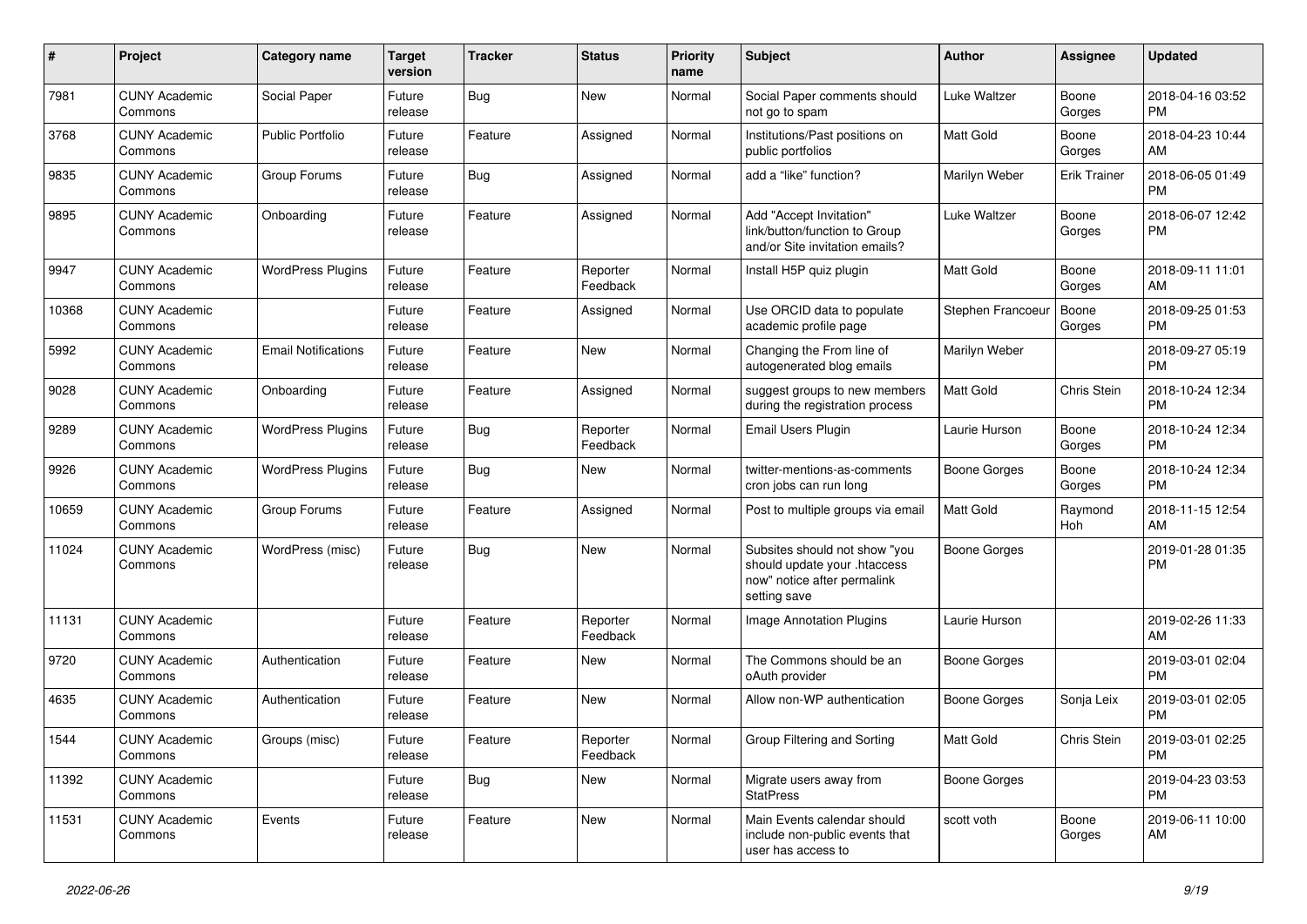| #     | Project                         | <b>Category name</b>       | Target<br>version | <b>Tracker</b> | <b>Status</b>        | <b>Priority</b><br>name | <b>Subject</b>                                                           | <b>Author</b>       | <b>Assignee</b>     | <b>Updated</b>                |
|-------|---------------------------------|----------------------------|-------------------|----------------|----------------------|-------------------------|--------------------------------------------------------------------------|---------------------|---------------------|-------------------------------|
| 11834 | <b>CUNY Academic</b><br>Commons | <b>Group Files</b>         | Future<br>release | Feature        | <b>New</b>           | Normal                  | Improved tools for managing<br>group file folders                        | Boone Gorges        | Sonja Leix          | 2019-09-06 03:55<br><b>PM</b> |
| 11788 | <b>CUNY Academic</b><br>Commons | <b>WordPress Plugins</b>   | Future<br>release | Support        | Reporter<br>Feedback | Normal                  | Plugin Request - Browse Aloud                                            | scott voth          |                     | 2019-09-24 08:42<br>AM        |
| 11860 | <b>CUNY Academic</b><br>Commons | Registration               | Future<br>release | Feature        | <b>New</b>           | Normal                  | <b>Ensure Students Are Aware They</b><br>Can Use Aliases At Registration | scott voth          |                     | 2019-09-24 08:46<br>AM        |
| 11789 | <b>CUNY Academic</b><br>Commons | Courses                    | Future<br>release | Feature        | <b>New</b>           | Normal                  | Ability to remove item from<br>Courses list                              | Laurie Hurson       | Sonja Leix          | 2019-09-24 12:28<br><b>PM</b> |
| 8836  | <b>CUNY Academic</b><br>Commons | Blogs (BuddyPress)         | Future<br>release | Feature        | Assigned             | Normal                  | Redesign site launch process                                             | <b>Matt Gold</b>    | Boone<br>Gorges     | 2019-10-03 02:49<br><b>PM</b> |
| 11945 | <b>CUNY Academic</b><br>Commons | Reckoning                  | Future<br>release | Feature        | Reporter<br>Feedback | Normal                  | Add Comments bubble to<br>Reckoning views                                | Boone Gorges        | Boone<br>Gorges     | 2019-11-12 05:14<br><b>PM</b> |
| 12091 | <b>CUNY Academic</b><br>Commons | <b>Group Files</b>         | Future<br>release | Feature        | <b>New</b>           | Normal                  | Improved pre-upload file<br>validation for bp-group-documents            | Boone Gorges        | Boone<br>Gorges     | 2019-11-14 01:21<br><b>PM</b> |
| 12446 | <b>CUNY Academic</b><br>Commons | Groups (misc)              | Future<br>release | Feature        | Reporter<br>Feedback | Normal                  | Toggle default site to group forum<br>posting                            | Laurie Hurson       | Laurie Hurson       | 2020-03-10 11:57<br>AM        |
| 12573 | <b>CUNY Academic</b><br>Commons | <b>WordPress Plugins</b>   | Future<br>release | Bug            | <b>New</b>           | Normal                  | <b>CommentPress Core Issues</b>                                          | scott voth          |                     | 2020-03-24 04:32<br><b>PM</b> |
| 5581  | <b>CUNY Academic</b><br>Commons | Analytics                  | Future<br>release | Feature        | Assigned             | Normal                  | <b>Explore alternatives to Google</b><br>Analytics                       | <b>Matt Gold</b>    | Valerie<br>Townsend | 2020-04-17 03:12<br><b>PM</b> |
| 10354 | <b>CUNY Academic</b><br>Commons | <b>Public Portfolio</b>    | Future<br>release | Feature        | <b>New</b>           | Normal                  | Opt out of Having a Profile Page                                         | scott voth          | Chris Stein         | 2020-05-12 10:43<br>AM        |
| 13048 | <b>CUNY Academic</b><br>Commons | Shortcodes and<br>embeds   | Future<br>release | Feature        | <b>New</b>           | Normal                  | Jupyter Notebooks support                                                | Boone Gorges        |                     | 2020-07-14 11:46<br>AM        |
| 3002  | <b>CUNY Academic</b><br>Commons | Search                     | Future<br>release | Feature        | Assigned             | Normal                  | Overhaul CAC search by using<br>external search appliance                | <b>Boone Gorges</b> | Boone<br>Gorges     | 2020-07-15 03:05<br><b>PM</b> |
| 13370 | <b>CUNY Academic</b><br>Commons | Group Library              | Future<br>release | Feature        | <b>New</b>           | Normal                  | Library bulk deletion and folder<br>editing                              | Colin McDonald      | Boone<br>Gorges     | 2020-10-13 10:41<br>AM        |
| 13466 | <b>CUNY Academic</b><br>Commons | Cavalcade                  | Future<br>release | Feature        | New                  | Normal                  | Automated cleanup for duplicate<br>Cavalcade tasks                       | Boone Gorges        | Boone<br>Gorges     | 2020-10-13 05:24<br><b>PM</b> |
| 7115  | <b>CUNY Academic</b><br>Commons | Groups (misc)              | Future<br>release | Feature        | Reporter<br>Feedback | Normal                  | make licensing info clear during<br>group creation                       | <b>Matt Gold</b>    | Raymond<br>Hoh      | 2020-12-08 11:32<br>AM        |
| 14113 | <b>CUNY Academic</b><br>Commons | WordPress (misc)           | Future<br>release | Bug            | Hold                 | Normal                  | Block Editor Not Working on this<br>page - Json error                    | scott voth          | Boone<br>Gorges     | 2021-03-05 11:01<br>AM        |
| 14496 | <b>CUNY Academic</b><br>Commons | Domain Mapping             | Future<br>release | Bug            | <b>New</b>           | Normal                  | Mapped domain SSO uses<br>third-party cookies                            | Raymond Hoh         | Raymond<br>Hoh      | 2021-05-24 04:03<br><b>PM</b> |
| 12042 | <b>CUNY Academic</b><br>Commons | <b>Email Notifications</b> | Future<br>release | Feature        | <b>New</b>           | Normal                  | Improved error logging for BPGES<br>send queue                           | <b>Boone Gorges</b> | Boone<br>Gorges     | 2021-11-19 12:25<br>PM        |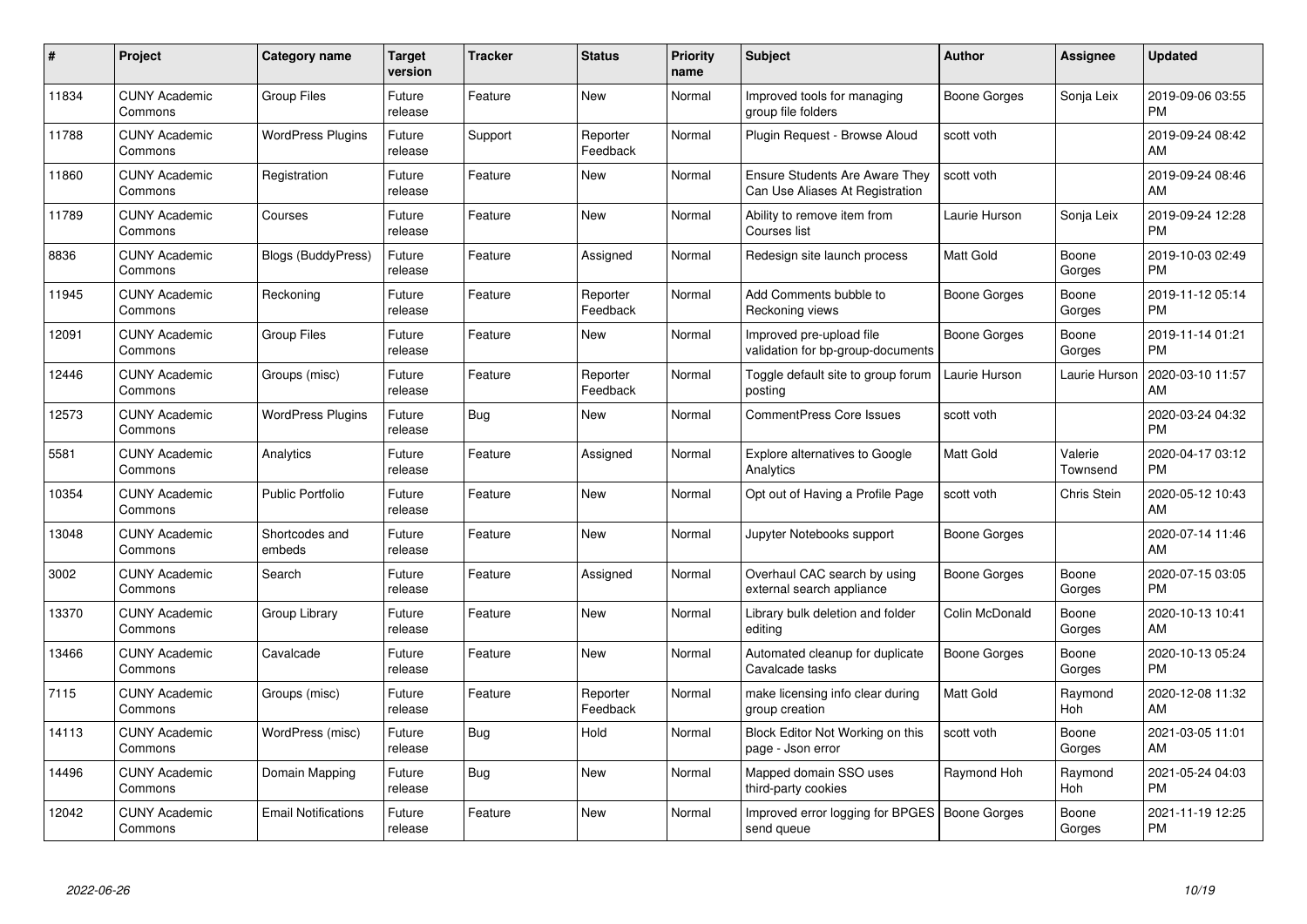| #     | Project                         | <b>Category name</b>        | <b>Target</b><br>version | <b>Tracker</b> | <b>Status</b> | <b>Priority</b><br>name | <b>Subject</b>                                                                                | Author              | <b>Assignee</b>   | <b>Updated</b>                |
|-------|---------------------------------|-----------------------------|--------------------------|----------------|---------------|-------------------------|-----------------------------------------------------------------------------------------------|---------------------|-------------------|-------------------------------|
| 13358 | <b>CUNY Academic</b><br>Commons | Group Forums                | Future<br>release        | Feature        | <b>New</b>    | Normal                  | Improved UI for group forum<br>threading settings                                             | <b>Boone Gorges</b> | Raymond<br>Hoh    | 2021-11-19 12:27<br><b>PM</b> |
| 13199 | <b>CUNY Academic</b><br>Commons | Group Forums                | Future<br>release        | Feature        | <b>New</b>    | Normal                  | Favoring Groups over bbPress<br>plugin                                                        | Colin McDonald      | Colin<br>McDonald | 2021-11-19 12:28<br><b>PM</b> |
| 14309 | <b>CUNY Academic</b><br>Commons | Group Library               | Future<br>release        | Feature        | <b>New</b>    | Normal                  | Better handling of<br>bp group document file<br>download attempts when file is<br>not present | Boone Gorges        | Boone<br>Gorges   | 2021-11-19 12:28<br><b>PM</b> |
| 13650 | <b>CUNY Academic</b><br>Commons | Group Library               | Future<br>release        | Feature        | <b>New</b>    | Normal                  | Forum Attachments in Group<br>Library                                                         | Laurie Hurson       |                   | 2021-11-19 12:30<br><b>PM</b> |
| 10580 | <b>CUNY Academic</b><br>Commons | Information<br>Architecture | Future<br>release        | Design/UX      | <b>New</b>    | Normal                  | Primary nav item review                                                                       | <b>Boone Gorges</b> | Sara Cannon       | 2021-11-19 12:37<br><b>PM</b> |
| 13331 | <b>CUNY Academic</b><br>Commons | Site cloning                | Future<br>release        | Bug            | <b>New</b>    | Normal                  | Combine Site Template and<br>Clone operations                                                 | Boone Gorges        | Jeremy Felt       | 2021-11-19 12:39<br><b>PM</b> |
| 13835 | <b>CUNY Academic</b><br>Commons | WordPress (misc)            | Future<br>release        | Feature        | <b>New</b>    | Normal                  | Allow OneSearch widget to have<br>'CUNY' as campus                                            | Boone Gorges        | Boone<br>Gorges   | 2021-11-19 12:39<br><b>PM</b> |
| 10226 | <b>CUNY Academic</b><br>Commons | Courses                     | Future<br>release        | Feature        | <b>New</b>    | Normal                  | Add "My Courses" to drop down<br>list                                                         | scott voth          | Boone<br>Gorges   | 2021-11-19 12:42<br><b>PM</b> |
| 14987 | <b>CUNY Academic</b><br>Commons | <b>WordPress Plugins</b>    | Future<br>release        | Bug            | <b>New</b>    | Normal                  | Elementor update causes<br>database freeze-up                                                 | <b>Boone Gorges</b> | Boone<br>Gorges   | 2021-11-29 12:02<br><b>PM</b> |
| 14184 | <b>CUNY Academic</b><br>Commons | <b>Public Portfolio</b>     | Future<br>release        | Feature        | <b>New</b>    | Normal                  | Centralized mechanism for storing<br>Campus affiliations                                      | <b>Boone Gorges</b> | Boone<br>Gorges   | 2022-01-04 11:35<br>AM        |
| 8900  | <b>CUNY Academic</b><br>Commons | Accessibility               | Future<br>release        | Feature        | Assigned      | Normal                  | Look into tools to enforce<br>accessibility in WP environment                                 | Matt Gold           | Boone<br>Gorges   | 2022-04-26 11:59<br>AM        |
| 8901  | <b>CUNY Academic</b><br>Commons | Accessibility               | Future<br>release        | Feature        | Assigned      | Normal                  | Theme analysis for accessibility                                                              | <b>Matt Gold</b>    | Boone<br>Gorges   | 2022-04-26 11:59<br>AM        |
| 8835  | <b>CUNY Academic</b><br>Commons | Blogs (BuddyPress)          | Future<br>release        | Feature        | <b>New</b>    | Normal                  | Extend cuny.is shortlinks to sites                                                            | Luke Waltzer        | Boone<br>Gorges   | 2022-04-26 11:59<br>AM        |
| 11243 | <b>CUNY Academic</b><br>Commons | BuddyPress (misc)           | Future<br>release        | <b>Bug</b>     | <b>New</b>    | Normal                  | Audit bp-custom.php                                                                           | Raymond Hoh         | Raymond<br>Hoh    | 2022-04-26 11:59<br>AM        |
| 10380 | <b>CUNY Academic</b><br>Commons | WordPress (misc)            | Future<br>release        | Feature        | In Progress   | Normal                  | Remove blacklisted plugins                                                                    | <b>Boone Gorges</b> |                   | 2022-04-26 12:00<br><b>PM</b> |
| 11843 | <b>CUNY Academic</b><br>Commons | WordPress (misc)            | Future<br>release        | Design/UX      | <b>New</b>    | Normal                  | Tweaking the Gutenberg Editor<br>Interface                                                    | Laurie Hurson       |                   | 2022-04-26 12:00<br>PM        |
| 14787 | <b>CUNY Academic</b><br>Commons | <b>Plugin Packages</b>      | Future<br>release        | Feature        | New           | Normal                  | Creating a "Design" plugin<br>package                                                         | Laurie Hurson       | scott voth        | 2022-04-27 04:56<br><b>PM</b> |
| 16092 | <b>CUNY Academic</b><br>Commons |                             | Future<br>release        | Feature        | Hold          | Normal                  | Don't show main site in Site<br>search results                                                | Boone Gorges        | Boone<br>Gorges   | 2022-05-17 03:12<br><b>PM</b> |
| 15604 | <b>CUNY Academic</b><br>Commons | <b>Email Notifications</b>  | Future<br>release        | Feature        | Assigned      | Normal                  | Restructure Commons Group<br>Digest Email Messages                                            | Matt Gold           | Boone<br>Gorges   | 2022-05-26 10:45<br>AM        |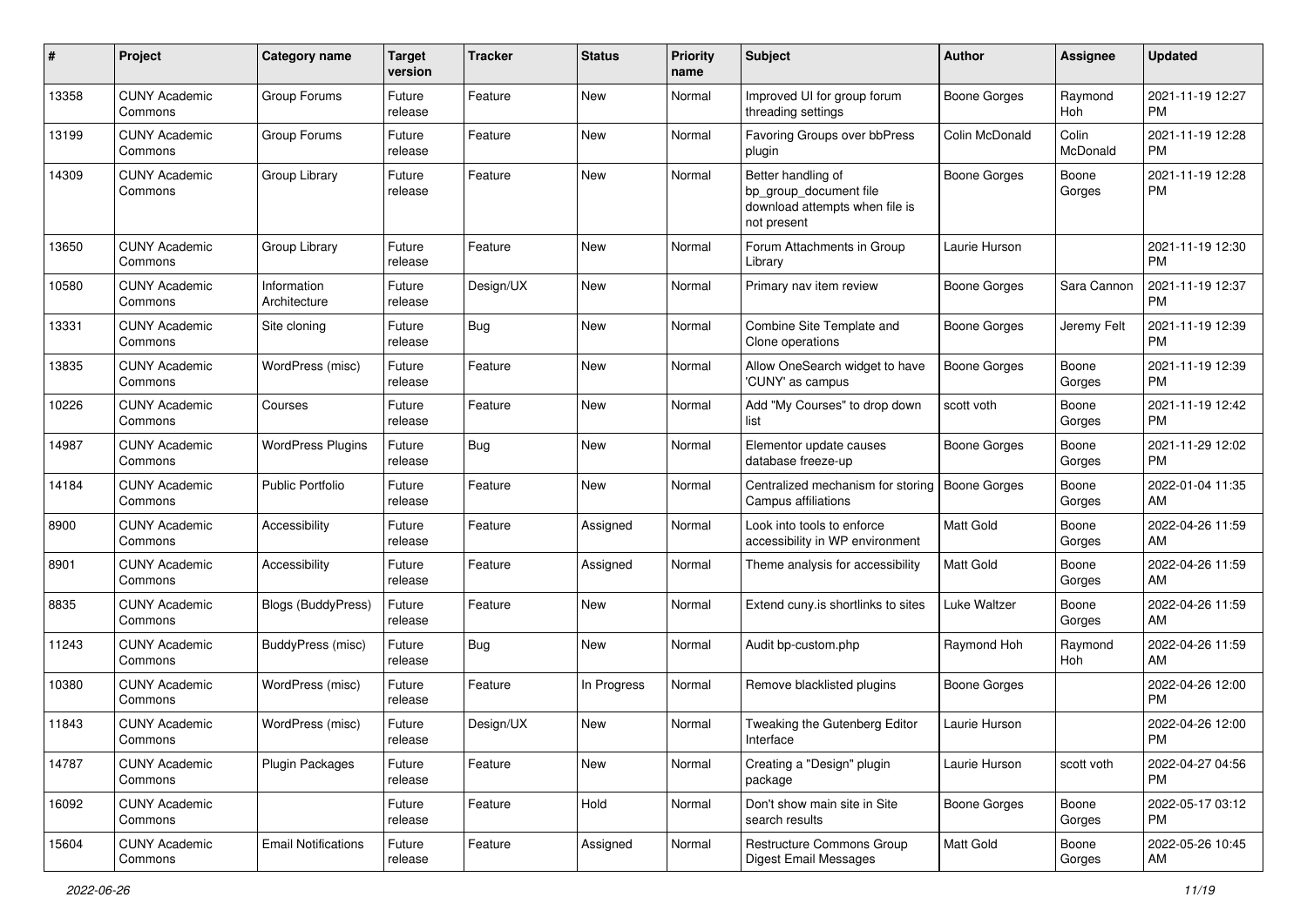| #    | Project                         | <b>Category name</b>       | <b>Target</b><br>version | <b>Tracker</b> | <b>Status</b>        | <b>Priority</b><br>name | Subject                                                                       | Author              | <b>Assignee</b>     | <b>Updated</b>                |
|------|---------------------------------|----------------------------|--------------------------|----------------|----------------------|-------------------------|-------------------------------------------------------------------------------|---------------------|---------------------|-------------------------------|
| 58   | <b>CUNY Academic</b><br>Commons | BuddyPress (misc)          | Future<br>release        | Feature        | Assigned             | Low                     | Make member search sortable by<br>last name                                   | Roberta Brody       | Boone<br>Gorges     | 2010-08-26 02:38<br><b>PM</b> |
| 940  | <b>CUNY Academic</b><br>Commons | Redmine                    | Future<br>release        | Feature        | Assigned             | Low                     | Communication with users after<br>releases                                    | Matt Gold           | Dominic<br>Giglio   | 2012-09-09 04:36<br><b>PM</b> |
| 3048 | CUNY Academic<br>Commons        | <b>Public Portfolio</b>    | Future<br>release        | Feature        | <b>New</b>           | Low                     | Images for rich text profile fields                                           | <b>Boone Gorges</b> | Boone<br>Gorges     | 2014-02-19 12:56<br><b>PM</b> |
| 3080 | <b>CUNY Academic</b><br>Commons | <b>Group Files</b>         | Future<br>release        | Feature        | Assigned             | Low                     | Create a system to keep track of<br>file changes                              | Matt Gold           | Boone<br>Gorges     | 2014-02-26 10:04<br><b>PM</b> |
| 1983 | CUNY Academic<br>Commons        | Home Page                  | Future<br>release        | Feature        | Assigned             | Low                     | Media Library integration with<br>Featured Content plugin                     | Boone Gorges        | Dominic<br>Giglio   | 2014-03-17 10:34<br>AM        |
| 3354 | <b>CUNY Academic</b><br>Commons | Group Files                | Future<br>release        | Feature        | Assigned             | Low                     | Allow Group Download of Multiple<br>Selected Files                            | Matt Gold           | Chris Stein         | 2014-08-01 08:50<br>AM        |
| 2223 | <b>CUNY Academic</b><br>Commons | <b>WordPress Plugins</b>   | Future<br>release        | Feature        | Assigned             | Low                     | Add Participad to the CUNY<br>Academic Commons                                | Matt Gold           | Boone<br>Gorges     | 2014-09-17 10:03<br><b>PM</b> |
| 1562 | <b>CUNY Academic</b><br>Commons | <b>WordPress Plugins</b>   | Future<br>release        | Feature        | Assigned             | Low                     | Play with NYT Collaborative<br><b>Authoring Tool</b>                          | <b>Matt Gold</b>    | Boone<br>Gorges     | 2015-01-05 08:47<br><b>PM</b> |
| 4535 | <b>CUNY Academic</b><br>Commons | My Commons                 | Future<br>release        | Bug            | <b>New</b>           | Low                     | My Commons filter issue                                                       | scott voth          | Raymond<br>Hoh      | 2015-09-01 11:17<br>AM        |
| 310  | CUNY Academic<br>Commons        | BuddyPress (misc)          | Future<br>release        | Feature        | Assigned             | Low                     | <b>Friend Request Email</b>                                                   | <b>Matt Gold</b>    | Samantha<br>Raddatz | 2015-11-09 05:08<br><b>PM</b> |
| 1192 | <b>CUNY Academic</b><br>Commons | <b>Group Files</b>         | Future<br>release        | Feature        | Assigned             | Low                     | When posting group files, allow<br>users to add a category without<br>saving  | Matt Gold           | Raymond<br>Hoh      | 2015-11-09 05:53<br><b>PM</b> |
| 519  | <b>CUNY Academic</b><br>Commons | <b>BuddyPress Docs</b>     | Future<br>release        | Feature        | Assigned             | Low                     | TOC for individual docs - for new<br>BP "wiki-like" plugin                    | scott voth          | Boone<br>Gorges     | 2015-11-09 05:54<br><b>PM</b> |
| 1456 | CUNY Academic<br>Commons        | Group Invitations          | Future<br>release        | Feature        | Reporter<br>Feedback | Low                     | Invite to Group Button from Profile   Matt Gold<br>Field                      |                     | Samantha<br>Raddatz | 2015-11-09 05:59<br><b>PM</b> |
| 333  | <b>CUNY Academic</b><br>Commons | <b>Email Notifications</b> | Future<br>release        | Feature        | Assigned             | Low                     | Delay Forum Notification Email<br>Delivery Until After Editing Period<br>Ends | <b>Matt Gold</b>    | Raymond<br>Hoh      | 2015-11-09 06:01<br><b>PM</b> |
| 1166 | <b>CUNY Academic</b><br>Commons | <b>Email Invitations</b>   | Future<br>release        | Feature        | <b>New</b>           | Low                     | Better organizational tools for<br>Sent Invites                               | <b>Boone Gorges</b> | Boone<br>Gorges     | 2015-11-09 06:02<br><b>PM</b> |
| 1165 | <b>CUNY Academic</b><br>Commons | <b>Email Invitations</b>   | Future<br>release        | Feature        | Assigned             | Low                     | Allow saved lists of invitees under<br>Send Invites                           | Boone Gorges        | Boone<br>Gorges     | 2015-11-09 06:03<br>PM        |
| 2013 | <b>CUNY Academic</b><br>Commons | <b>Public Portfolio</b>    | Future<br>release        | Feature        | Assigned             | Low                     | Have Profile Privacy Options<br>show up only for filled-in fields             | Matt Gold           | Boone<br>Gorges     | 2015-11-09 06:09<br><b>PM</b> |
| 2325 | <b>CUNY Academic</b><br>Commons | BuddyPress (misc)          | Future<br>release        | Feature        | Assigned             | Low                     | Profile should have separate<br>fields for first/last names                   | local admin         | Boone<br>Gorges     | 2015-11-09 06:09<br><b>PM</b> |
| 2610 | <b>CUNY Academic</b><br>Commons | Group Invitations          | Future<br>release        | Feature        | Assigned             | Low                     | Request: Custom invitation<br>message to group invites                        | local admin         | Boone<br>Gorges     | 2015-11-09 06:13<br><b>PM</b> |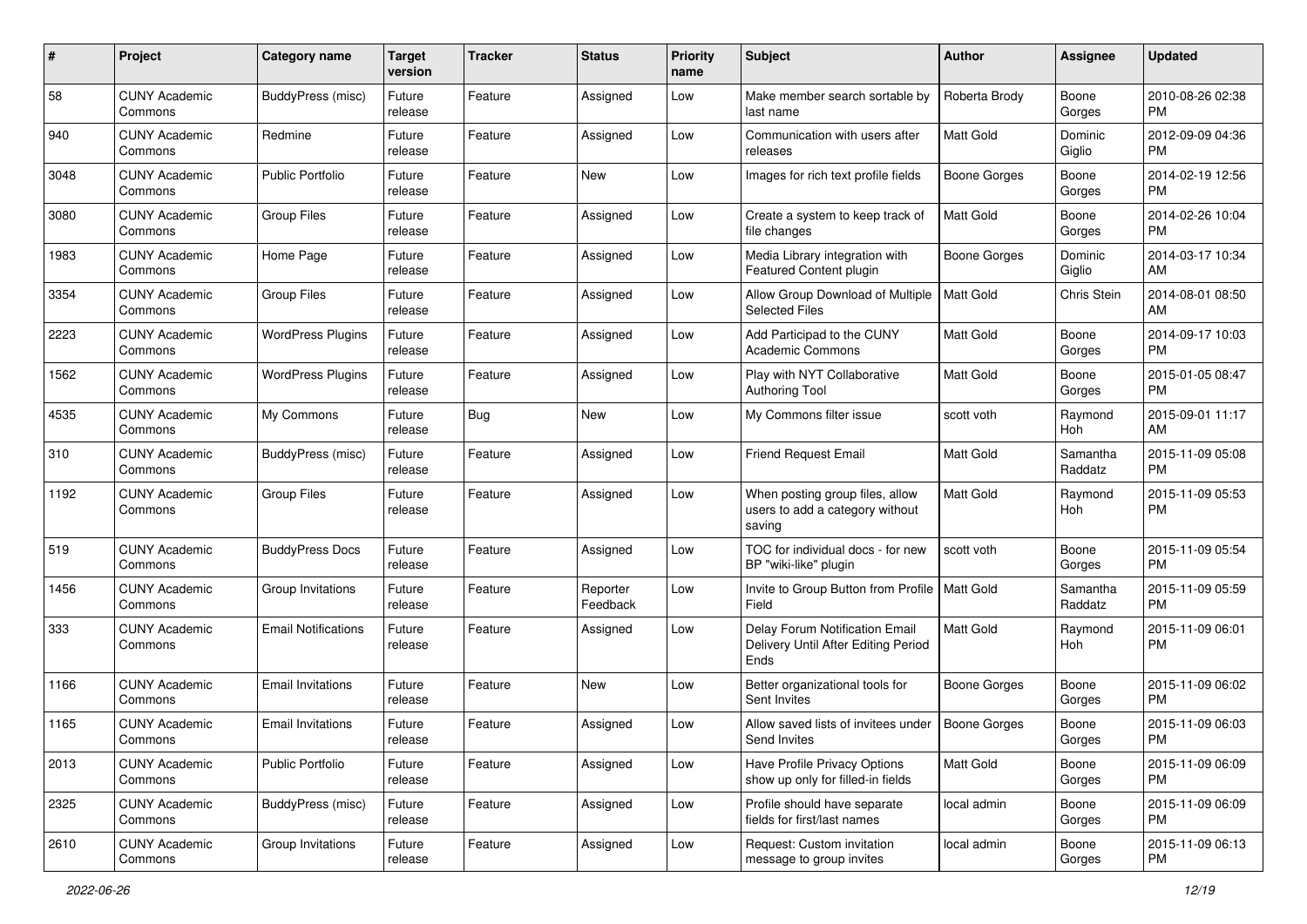| #     | Project                         | <b>Category name</b>           | <b>Target</b><br>version | <b>Tracker</b> | <b>Status</b>        | <b>Priority</b><br>name | <b>Subject</b>                                                                                                                                        | <b>Author</b>           | <b>Assignee</b>     | <b>Updated</b>                |
|-------|---------------------------------|--------------------------------|--------------------------|----------------|----------------------|-------------------------|-------------------------------------------------------------------------------------------------------------------------------------------------------|-------------------------|---------------------|-------------------------------|
| 1167  | <b>CUNY Academic</b><br>Commons | <b>Email Invitations</b>       | Future<br>release        | Feature        | <b>New</b>           | Low                     | Allow email invitations to be<br>resent                                                                                                               | <b>Boone Gorges</b>     | Boone<br>Gorges     | 2015-11-12 12:53<br>AM        |
| 5052  | <b>CUNY Academic</b><br>Commons | Social Paper                   | Future<br>release        | Feature        | <b>New</b>           | Low                     | Sentence by sentence or line by<br>line comments (SP suggestion #3)                                                                                   | Marilyn Weber           | Boone<br>Gorges     | 2016-02-11 10:24<br><b>PM</b> |
| 5058  | <b>CUNY Academic</b><br>Commons | Social Paper                   | Future<br>release        | Feature        | <b>New</b>           | Low                     | Can there be a clearer signal that<br>even when comments have<br>already been made you add<br>comments by clicking on the side?<br>(SP suggestion #5) | Marilyn Weber           | Samantha<br>Raddatz | 2016-02-11 10:24<br><b>PM</b> |
| 5053  | <b>CUNY Academic</b><br>Commons | Social Paper                   | Future<br>release        | Feature        | <b>New</b>           | Low                     | Scrollable menu to add readers<br>(SP suggestion #4)                                                                                                  | Marilyn Weber           | Samantha<br>Raddatz | 2016-04-21 05:21<br><b>PM</b> |
| 1417  | <b>CUNY Academic</b><br>Commons | <b>BuddyPress Docs</b>         | Future<br>release        | Feature        | Assigned             | Low                     | Bulk actions for BuddyPress Docs                                                                                                                      | <b>Boone Gorges</b>     | Boone<br>Gorges     | 2016-10-17 10:41<br><b>PM</b> |
| 6389  | <b>CUNY Academic</b><br>Commons | <b>BuddyPress Docs</b>         | Future<br>release        | Feature        | <b>New</b>           | Low                     | Make Discussion Area Visible<br>When Editing a Doc                                                                                                    | Luke Waltzer            | Boone<br>Gorges     | 2016-10-21 04:16<br><b>PM</b> |
| 6392  | <b>CUNY Academic</b><br>Commons | Group Forums                   | Future<br>release        | Design/UX      | Assigned             | Low                     | <b>Composition/Preview Panes in</b><br>Forum Posts                                                                                                    | Luke Waltzer            | Paige Dupont        | 2016-10-21 04:26<br><b>PM</b> |
| 1423  | <b>CUNY Academic</b><br>Commons | BuddyPress (misc)              | Future<br>release        | Feature        | Assigned             | Low                     | Show an avatar for pingback<br>comment activity items                                                                                                 | Boone Gorges            | <b>Tahir Butt</b>   | 2016-10-24 12:03<br><b>PM</b> |
| 6749  | <b>CUNY Academic</b><br>Commons | Events                         | Future<br>release        | Bug            | <b>New</b>           | Low                     | BPEO iCal request can trigger<br>very large number of DB queries                                                                                      | <b>Boone Gorges</b>     | Raymond<br>Hoh      | 2016-11-15 10:09<br><b>PM</b> |
| 6356  | <b>CUNY Academic</b><br>Commons | <b>WordPress Plugins</b>       | Future<br>release        | Bug            | Reporter<br>Feedback | Low                     | Should Subscribe2 be<br>deprecated?                                                                                                                   | Luke Waltzer            |                     | 2017-03-20 12:20<br><b>PM</b> |
| 8675  | <b>CUNY Academic</b><br>Commons | <b>User Onboarding</b>         | Future<br>release        | Bug            | Reporter<br>Feedback | Low                     | Add new User search screen calls<br>for the input of email address but<br>doesn't work with one                                                       | Paul Hebert             | Boone<br>Gorges     | 2017-10-11 11:17<br>AM        |
| 8498  | <b>CUNY Academic</b><br>Commons | <b>WordPress Plugins</b>       | Future<br>release        | Feature        | New                  | Low                     | <b>Gravity Forms Email Users</b>                                                                                                                      | Raffi<br>Khatchadourian | <b>Matt Gold</b>    | 2017-10-13 12:58<br><b>PM</b> |
| 5016  | <b>CUNY Academic</b><br>Commons | Events                         | Future<br>release        | Feature        | Assigned             | Low                     | Allow comments to be posted on<br>events                                                                                                              | Matt Gold               | Raymond<br>Hoh      | 2019-03-01 02:23<br><b>PM</b> |
| 5050  | <b>CUNY Academic</b><br>Commons | Social Paper                   | Future<br>release        | Feature        | <b>New</b>           | Low                     | Making comments visible in SP<br>editing mode (SP suggestion #1)                                                                                      | Marilyn Weber           | Samantha<br>Raddatz | 2019-09-17 11:10<br><b>PM</b> |
| 11971 | <b>CUNY Academic</b><br>Commons | <b>Email Notifications</b>     | Future<br>release        | Bug            | Reporter<br>Feedback | Low                     | Pictures obscured in emailed post<br>notifications                                                                                                    | Marilyn Weber           | Raymond<br>Hoh      | 2019-11-21 01:14<br><b>PM</b> |
| 3230  | <b>CUNY Academic</b><br>Commons | Internal Tools and<br>Workflow | Not tracked              | Feature        | Assigned             | High                    | Scripts for quicker<br>provisioning/updating of<br>development environments                                                                           | <b>Boone Gorges</b>     | Boone<br>Gorges     | 2016-01-26 04:54<br><b>PM</b> |
| 6644  | <b>CUNY Academic</b><br>Commons |                                | Not tracked              | Bug            | Reporter<br>Feedback | High                    | White Screen at Login Pge                                                                                                                             | Luke Waltzer            | Raymond<br>Hoh      | 2016-11-21 10:34<br><b>PM</b> |
| 10678 | <b>CUNY Academic</b><br>Commons |                                | Not tracked              | Bug            | Reporter<br>Feedback | High                    | Newsletter Plugin Not Sending<br>Out Newsletters                                                                                                      | Mark Webb               | Boone<br>Gorges     | 2019-09-16 09:38<br>PM        |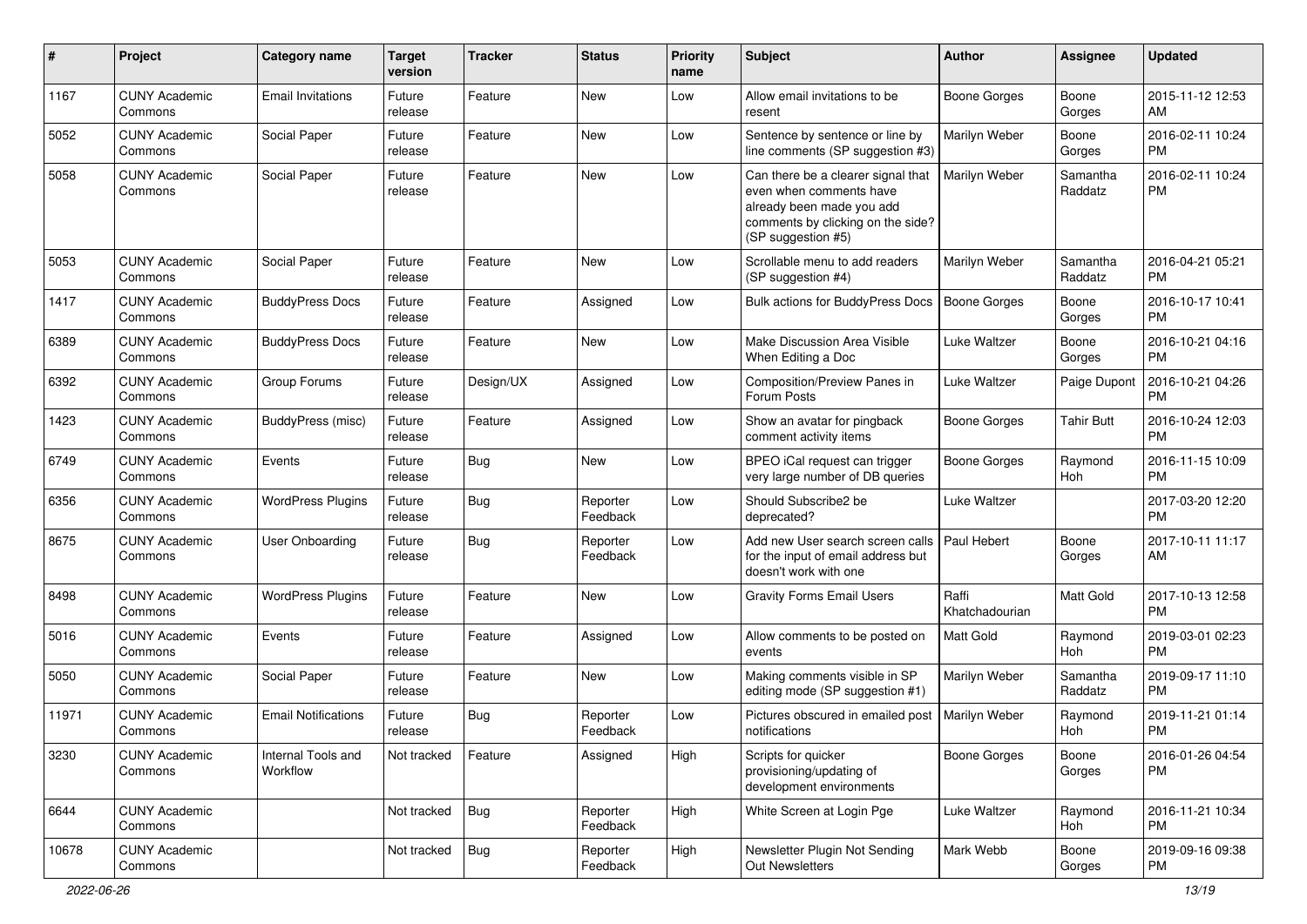| #    | Project                         | <b>Category name</b> | <b>Target</b><br>version | Tracker       | <b>Status</b>        | <b>Priority</b><br>name | <b>Subject</b>                                                                            | Author             | <b>Assignee</b>       | <b>Updated</b>                |
|------|---------------------------------|----------------------|--------------------------|---------------|----------------------|-------------------------|-------------------------------------------------------------------------------------------|--------------------|-----------------------|-------------------------------|
| 3524 | <b>CUNY Academic</b><br>Commons | Documentation        | Not tracked              | Documentation | Assigned             | Normal                  | Post describing all you can do<br>when starting up a new<br>blog/group                    | Matt Gold          | scott voth            | 2014-10-04 12:56<br><b>PM</b> |
| 4027 | <b>CUNY Academic</b><br>Commons | Commons In A Box     | Not tracked              | Design/UX     | Assigned             | Normal                  | Usability review of CBOX update<br>procedures                                             | Matt Gold          | Samantha<br>Raddatz   | 2015-05-11 06:36<br><b>PM</b> |
| 4235 | <b>CUNY Academic</b><br>Commons |                      | Not tracked              | Design/UX     | Assigned             | Normal                  | Explore user experience around<br>comments on forum topics vs<br>docs                     | Matt Gold          | Samantha<br>Raddatz   | 2015-07-21 10:23<br>AM        |
| 3565 | <b>CUNY Academic</b><br>Commons | My Commons           | Not tracked              | Documentation | <b>New</b>           | Normal                  | Load Newest inconsistencies                                                               | Chris Stein        | scott voth            | 2015-11-09 01:16<br><b>PM</b> |
| 4972 | <b>CUNY Academic</b><br>Commons | Analytics            | Not tracked              | <b>Bug</b>    | <b>New</b>           | Normal                  | Newsletter Analytics                                                                      | Stephen Real       | Matt Gold             | 2015-12-09 12:54<br><b>PM</b> |
| 2175 | <b>CUNY Academic</b><br>Commons | WordPress (misc)     | Not tracked              | Support       | Assigned             | Normal                  | Subscibe 2 vs. Jetpack<br>subscription options                                            | local admin        | Matt Gold             | 2016-01-26 04:58<br><b>PM</b> |
| 4070 | <b>CUNY Academic</b><br>Commons | Analytics            | Not tracked              | Support       | Assigned             | Normal                  | Request for JITP site analytics                                                           | Matt Gold          | Seth Persons          | 2016-02-23 03:09<br><b>PM</b> |
| 636  | <b>CUNY Academic</b><br>Commons | WordPress (misc)     | Not tracked              | Support       | Assigned             | Normal                  | Create Lynda.com-like Table of<br><b>Contents for Prospective Tutorial</b><br>Screencasts | Matt Gold          | scott voth            | 2016-02-23 03:12<br><b>PM</b> |
| 4986 | <b>CUNY Academic</b><br>Commons | ZenDesk              | Not tracked              | Support       | Assigned             | Normal                  | Prepare documentation for<br>Zendesk re web widget                                        | Matt Gold          | Samantha<br>Raddatz   | 2016-02-25 03:09<br><b>PM</b> |
| 3369 | <b>CUNY Academic</b><br>Commons | Reply By Email       | Not tracked              | Outreach      | Hold                 | Normal                  | Release reply by email to WP<br>plugin directory                                          | Matt Gold          | Raymond<br><b>Hoh</b> | 2016-03-01 12:46<br><b>PM</b> |
| 2666 | <b>CUNY Academic</b><br>Commons | About page           | Not tracked              | Documentation | Assigned             | Normal                  | Update About Text                                                                         | <b>Chris Stein</b> | Luke Waltzer          | 2016-03-04 11:19<br>AM        |
| 2612 | <b>CUNY Academic</b><br>Commons |                      | Not tracked              | Publicity     | Assigned             | Normal                  | Pinterest site for the Commons                                                            | local admin        | Sarah<br>Morgano      | 2016-03-04 11:19<br>AM        |
| 5317 | <b>CUNY Academic</b><br>Commons | Group Blogs          | Not tracked              | <b>Bug</b>    | Reporter<br>Feedback | Normal                  | Notifications of New Post Didn't<br>Come                                                  | Luke Waltzer       | Samantha<br>Raddatz   | 2016-03-21 10:41<br><b>PM</b> |
| 5298 | <b>CUNY Academic</b><br>Commons |                      | Not tracked              | Publicity     | <b>New</b>           | Normal                  | Survey Pop-Up Text                                                                        | Samantha Raddatz   | Samantha<br>Raddatz   | 2016-03-22 12:27<br><b>PM</b> |
| 3657 | <b>CUNY Academic</b><br>Commons | WordPress (misc)     | Not tracked              | Feature       | New                  | Normal                  | Create alert for GC email<br>addresses                                                    | Matt Gold          | Matt Gold             | 2016-04-14 11:29<br><b>PM</b> |
| 5679 | <b>CUNY Academic</b><br>Commons | Analytics            | Not tracked              | Feature       | <b>New</b>           | Normal                  | Logged In Users for GA                                                                    | Valerie Townsend   | Valerie<br>Townsend   | 2016-06-11 09:49<br>AM        |
| 6115 | <b>CUNY Academic</b><br>Commons | Publicity            | Not tracked              | Feature       | Assigned             | Normal                  | create digital signage for GC                                                             | Matt Gold          | scott voth            | 2016-10-11 10:09<br><b>PM</b> |
| 6298 | <b>CUNY Academic</b><br>Commons | User Experience      | Not tracked              | Design/UX     | Assigned             | Normal                  | Examine data from survey                                                                  | Matt Gold          | Margaret<br>Galvan    | 2016-10-14 12:16<br><b>PM</b> |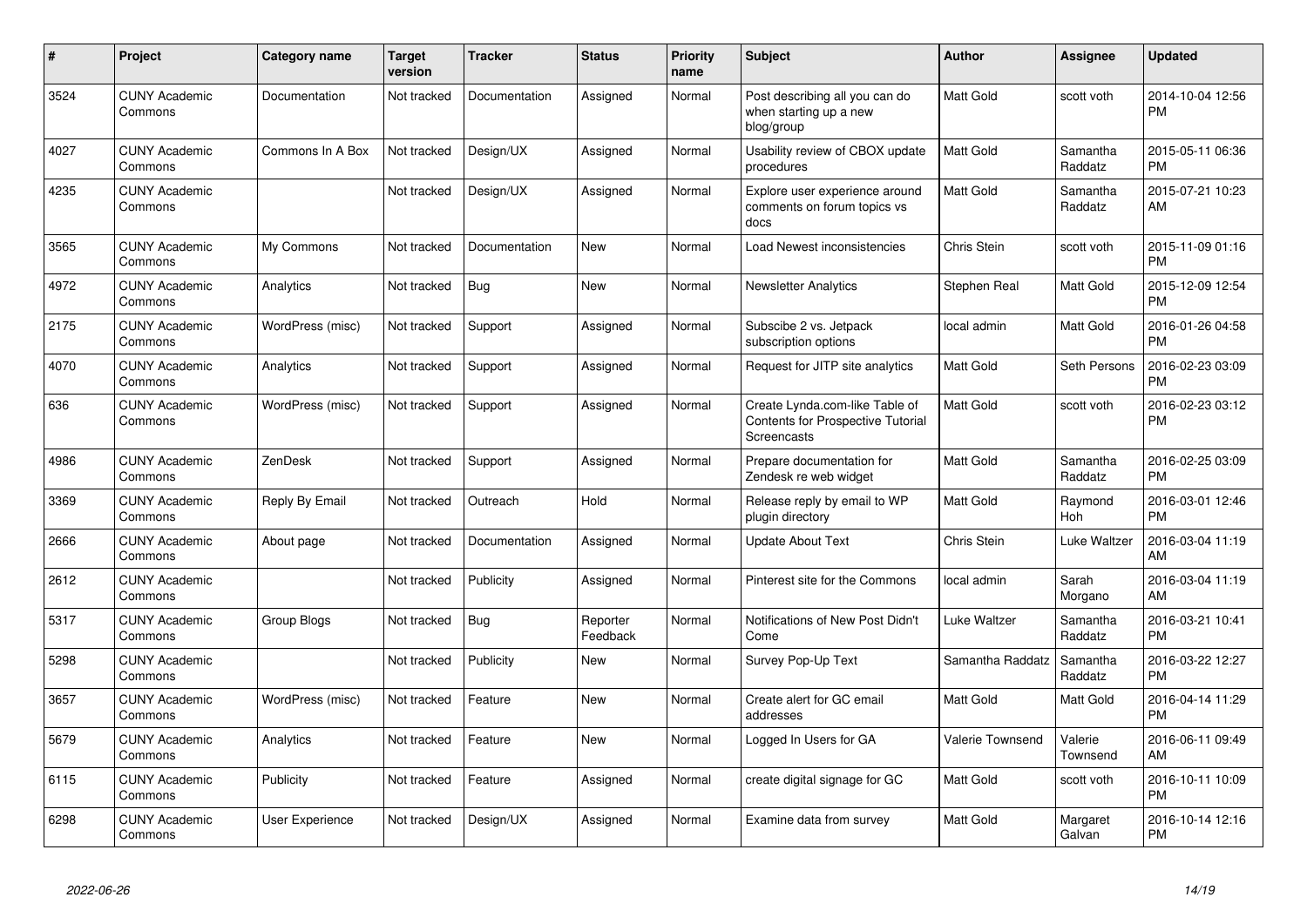| #    | <b>Project</b>                  | Category name    | <b>Target</b><br>version | <b>Tracker</b> | <b>Status</b> | <b>Priority</b><br>name | <b>Subject</b>                                                                        | Author                  | <b>Assignee</b>       | <b>Updated</b>                |
|------|---------------------------------|------------------|--------------------------|----------------|---------------|-------------------------|---------------------------------------------------------------------------------------|-------------------------|-----------------------|-------------------------------|
| 6671 | <b>CUNY Academic</b><br>Commons | Reply By Email   | Not tracked              | <b>Bug</b>     | Assigned      | Normal                  | 'Post too often" RBE error<br>message                                                 | <b>Matt Gold</b>        | Raymond<br><b>Hoh</b> | 2016-11-11 09:55<br>AM        |
| 6665 | <b>CUNY Academic</b><br>Commons |                  | Not tracked              | Publicity      | <b>New</b>    | Normal                  | Dead Link in 1.10 announcement<br>post                                                | Paige Dupont            | Stephen Real          | 2016-12-01 03:11<br><b>PM</b> |
| 6995 | <b>CUNY Academic</b><br>Commons | Home Page        | Not tracked              | <b>Bug</b>     | Assigned      | Normal                  | member filter on homepage not<br>working                                              | <b>Matt Gold</b>        | Raymond<br><b>Hoh</b> | 2016-12-11 09:46<br><b>PM</b> |
| 7928 | <b>CUNY Academic</b><br>Commons | Group Forums     | Not tracked              | <b>Bug</b>     | New           | Normal                  | Duplicate Forum post                                                                  | Luke Waltzer            | Raymond<br><b>Hoh</b> | 2017-04-11 09:27<br><b>PM</b> |
| 7828 | <b>CUNY Academic</b><br>Commons |                  | Not tracked              | Feature        | Assigned      | Normal                  | Theme Assessment 2017                                                                 | Margaret Galvan         | Margaret<br>Galvan    | 2017-05-02 10:41<br><b>PM</b> |
| 8440 | <b>CUNY Academic</b><br>Commons | Onboarding       | Not tracked              | Bug            | <b>New</b>    | Normal                  | Create Test Email Accounts for<br><b>Onboarding Project</b>                           | Stephen Real            | <b>Stephen Real</b>   | 2017-08-01 09:49<br><b>PM</b> |
| 8902 | <b>CUNY Academic</b><br>Commons | Design           | Not tracked              | Feature        | Assigned      | Normal                  | Report back on research on<br><b>BuddyPress themes</b>                                | <b>Matt Gold</b>        | Michael Smith         | 2017-11-10 12:31<br><b>PM</b> |
| 8837 | <b>CUNY Academic</b><br>Commons |                  | Not tracked              | Feature        | Assigned      | Normal                  | Create a form to request info from<br>people requesting premium<br>themes and plugins | <b>Matt Gold</b>        | Marilyn<br>Weber      | 2017-11-14 03:35<br><b>PM</b> |
| 8898 | <b>CUNY Academic</b><br>Commons | Social Paper     | Not tracked              | Feature        | Assigned      | Normal                  | Usage data on docs and social<br>paper                                                | <b>Matt Gold</b>        | <b>Matt Gold</b>      | 2017-11-16 11:32<br>AM        |
| 8976 | <b>CUNY Academic</b><br>Commons | Reply By Email   | Not tracked              | Feature        | Assigned      | Normal                  | Package RBE new topics<br>posting?                                                    | <b>Matt Gold</b>        | Raymond<br>Hoh        | 2017-12-04 02:34<br><b>PM</b> |
| 9015 | <b>CUNY Academic</b><br>Commons | Groups (misc)    | Not tracked              | Outreach       | Assigned      | Normal                  | Email group admins the email<br>addresses of their groups                             | <b>Matt Gold</b>        | Matt Gold             | 2018-01-02 09:54<br>AM        |
| 9060 | <b>CUNY Academic</b><br>Commons | Commons In A Box | Not tracked              | Bug            | Hold          | Normal                  | Problems with CBox image library<br>upload                                            | Lisa Rhody              | Raymond<br>Hoh        | 2018-01-10 03:26<br><b>PM</b> |
| 8991 | <b>CUNY Academic</b><br>Commons | Reply By Email   | Not tracked              | Bug            | Hold          | Normal                  | RBE duplicate email message<br>issue                                                  | <b>Matt Gold</b>        | Raymond<br>Hoh        | 2018-02-18 08:53<br><b>PM</b> |
| 9346 | <b>CUNY Academic</b><br>Commons | WordPress (misc) | Not tracked              | Bug            | New           | Normal                  | Clone cetls.bmcc.cuny.edu for<br>development                                          | Owen Roberts            | Raymond<br><b>Hoh</b> | 2018-03-06 05:35<br><b>PM</b> |
| 9420 | <b>CUNY Academic</b><br>Commons | cuny.is          | Not tracked              | Feature        | <b>New</b>    | Normal                  | Request for http://cuny.is/streams                                                    | Raffi<br>Khatchadourian | Marilyn<br>Weber      | 2018-04-02 10:08<br>AM        |
| 9643 | <b>CUNY Academic</b><br>Commons | Publicity        | Not tracked              | Feature        | New           | Normal                  | Create a page on the Commons<br>for logos etc.                                        | Stephen Real            | <b>Stephen Real</b>   | 2018-04-24 10:53<br>AM        |
| 8607 | <b>CUNY Academic</b><br>Commons |                  | Not tracked              | Support        | <b>New</b>    | Normal                  | Paypal?                                                                               | Marilyn Weber           | Matt Gold             | 2018-05-15 01:37<br><b>PM</b> |
| 9729 | CUNY Academic<br>Commons        | <b>SEO</b>       | Not tracked              | Support        | <b>New</b>    | Normal                  | 503 Errors showing on<br>newlaborforum.cuny.edu                                       | Diane Krauthamer        | Raymond<br>Hoh        | 2018-05-22 04:48<br><b>PM</b> |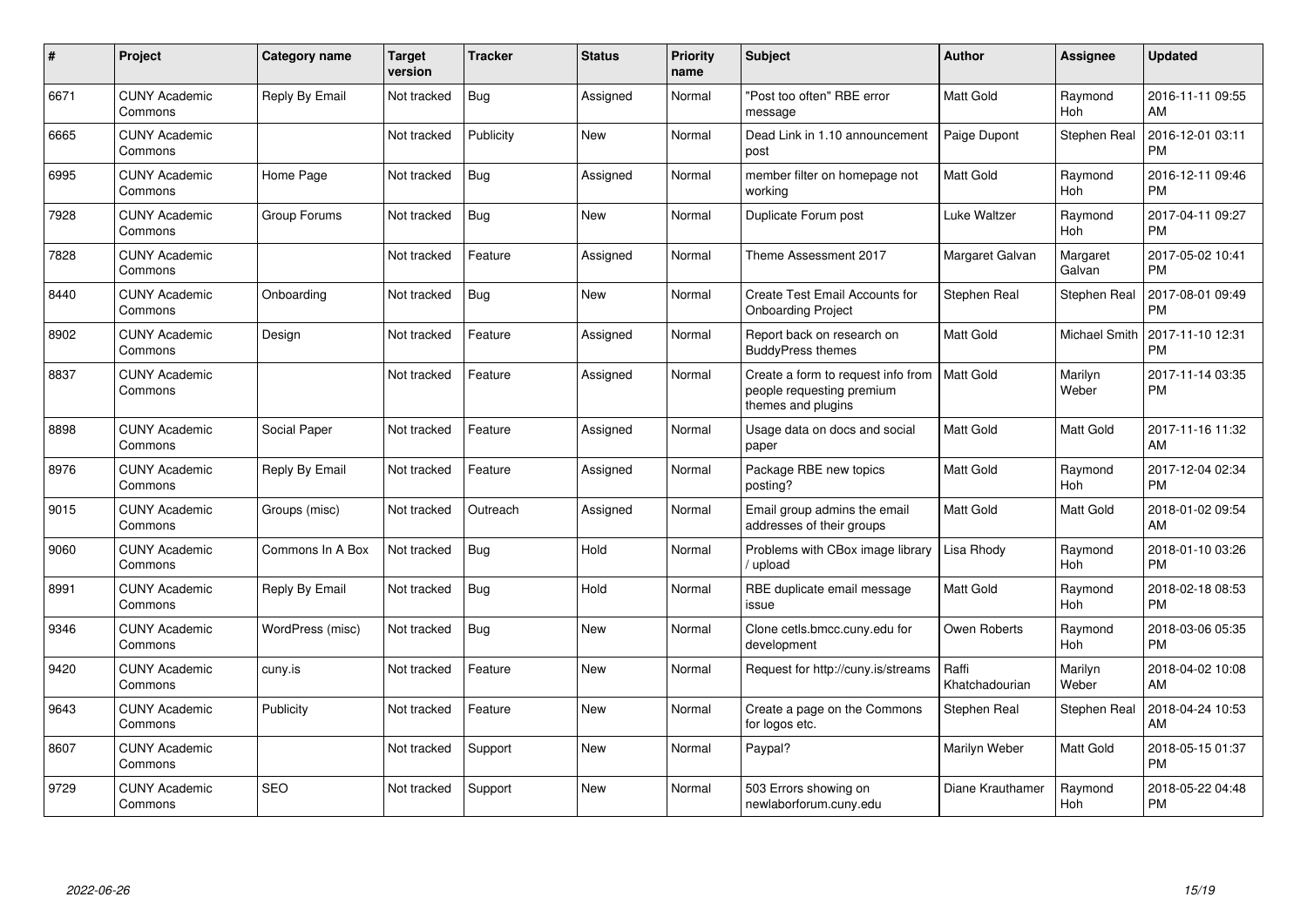| #     | Project                         | <b>Category name</b>       | <b>Target</b><br>version | <b>Tracker</b> | <b>Status</b>        | <b>Priority</b><br>name | <b>Subject</b>                                                                                                                               | <b>Author</b>           | Assignee           | <b>Updated</b>                |
|-------|---------------------------------|----------------------------|--------------------------|----------------|----------------------|-------------------------|----------------------------------------------------------------------------------------------------------------------------------------------|-------------------------|--------------------|-------------------------------|
| 9908  | <b>CUNY Academic</b><br>Commons |                            | Not tracked              | Feature        | New                  | Normal                  | Is it possible to send email<br>updates to users (or an email<br>address not on the list) for only a<br>single page AFTER being<br>prompted? | <b>Michael Shields</b>  | scott voth         | 2018-06-11 01:34<br><b>PM</b> |
| 9515  | <b>CUNY Academic</b><br>Commons | <b>WordPress Plugins</b>   | Not tracked              | Bug            | Reporter<br>Feedback | Normal                  | Text to Speech plugin - "More<br>Slowly" checkbox not working                                                                                | scott voth              | Boone<br>Gorges    | 2018-06-13 02:26<br><b>PM</b> |
| 9941  | <b>CUNY Academic</b><br>Commons | Wiki                       | Not tracked              | Support        | Assigned             | Normal                  | Wiki functionality                                                                                                                           | Matt Gold               | Boone<br>Gorges    | 2018-06-26 10:57<br>AM        |
| 10040 | <b>CUNY Academic</b><br>Commons | WordPress (misc)           | Not tracked              | <b>Bug</b>     | Reporter<br>Feedback | Normal                  | User doesn't see full list of themes   Matt Gold                                                                                             |                         | Boone<br>Gorges    | 2018-07-25 10:12<br>AM        |
| 9979  | <b>CUNY Academic</b><br>Commons | <b>Email Notifications</b> | Not tracked              | Bug            | Reporter<br>Feedback | Normal                  | Reports of slow email activation<br>emails                                                                                                   | <b>Matt Gold</b>        | Boone<br>Gorges    | 2018-08-29 09:40<br><b>PM</b> |
| 10262 | <b>CUNY Academic</b><br>Commons |                            | Not tracked              | <b>Bug</b>     | Reporter<br>Feedback | Normal                  | Newsletter Plugin: Broken Image<br>at Bottom of All Newsletters                                                                              | Mark Webb               | Raymond<br>Hoh     | 2018-08-30 05:17<br><b>PM</b> |
| 10657 | <b>CUNY Academic</b><br>Commons |                            | Not tracked              | Support        | Reporter<br>Feedback | Normal                  | child theme problems                                                                                                                         | Marilyn Weber           |                    | 2018-11-08 01:19<br><b>PM</b> |
| 10769 | <b>CUNY Academic</b><br>Commons | <b>WordPress Themes</b>    | Not tracked              | <b>Bug</b>     | Reporter<br>Feedback | Normal                  | 2011 Theme Sidebar                                                                                                                           | Mark Webb               |                    | 2018-12-04 04:09<br><b>PM</b> |
| 10794 | <b>CUNY Academic</b><br>Commons | Performance                | Not tracked              | Bug            | New                  | Normal                  | Memcached connection<br>occasionally breaks                                                                                                  | <b>Boone Gorges</b>     | Boone<br>Gorges    | 2018-12-06 03:30<br><b>PM</b> |
| 10839 | <b>CUNY Academic</b><br>Commons | About page                 | Not tracked              | Support        | New                  | Normal                  | <b>Mission Statement Needs</b><br>Revision                                                                                                   | scott voth              | Matt Gold          | 2018-12-26 10:58<br>AM        |
| 10982 | <b>CUNY Academic</b><br>Commons | Domain Mapping             | Not tracked              | Support        | Reporter<br>Feedback | Normal                  | <b>CNAME</b> question                                                                                                                        | scott voth              |                    | 2019-01-22 04:29<br><b>PM</b> |
| 11077 | <b>CUNY Academic</b><br>Commons | Events                     | Not tracked              | Feature        | Reporter<br>Feedback | Normal                  | Show event category description<br>in event list view                                                                                        | Raffi<br>Khatchadourian |                    | 2019-02-12 10:38<br><b>PM</b> |
| 11120 | <b>CUNY Academic</b><br>Commons | <b>WordPress Plugins</b>   | Not tracked              | Bug            | Reporter<br>Feedback | Normal                  | Events Manager Events Not<br>Showing Up                                                                                                      | Mark Webb               |                    | 2019-02-27 04:10<br>PM        |
| 11149 | <b>CUNY Academic</b><br>Commons |                            | Not tracked              | Support        | Reporter<br>Feedback | Normal                  | comments getting blocked                                                                                                                     | Marilyn Weber           | Raymond<br>Hoh     | 2019-03-26 11:40<br>AM        |
| 11449 | <b>CUNY Academic</b><br>Commons | WordPress - Media          | Not tracked              | Support        | Reporter<br>Feedback | Normal                  | Cloning Media Library for JITP<br>from Staging to Production Site                                                                            | <b>Patrick DeDauw</b>   | Boone<br>Gorges    | 2019-05-13 12:00<br><b>PM</b> |
| 11386 | <b>CUNY Academic</b><br>Commons | WordPress - Media          | Not tracked Support      |                | Reporter<br>Feedback | Normal                  | disappearing images                                                                                                                          | scott voth              | Boone<br>Gorges    | 2019-05-14 10:32<br>AM        |
| 11393 | <b>CUNY Academic</b><br>Commons |                            | Not tracked              | Publicity      | New                  | Normal                  | After 1.15 release, ceate a hero<br>slide and post about adding a site<br>to a group                                                         | scott voth              | Patrick<br>Sweeney | 2019-05-14 10:32<br>AM        |
| 11415 | <b>CUNY Academic</b><br>Commons | <b>WordPress Plugins</b>   | Not tracked              | <b>Bug</b>     | Reporter<br>Feedback | Normal                  | <b>Blog Subscriptions in Jetpack</b>                                                                                                         | Laurie Hurson           |                    | 2019-05-14 10:34<br>AM        |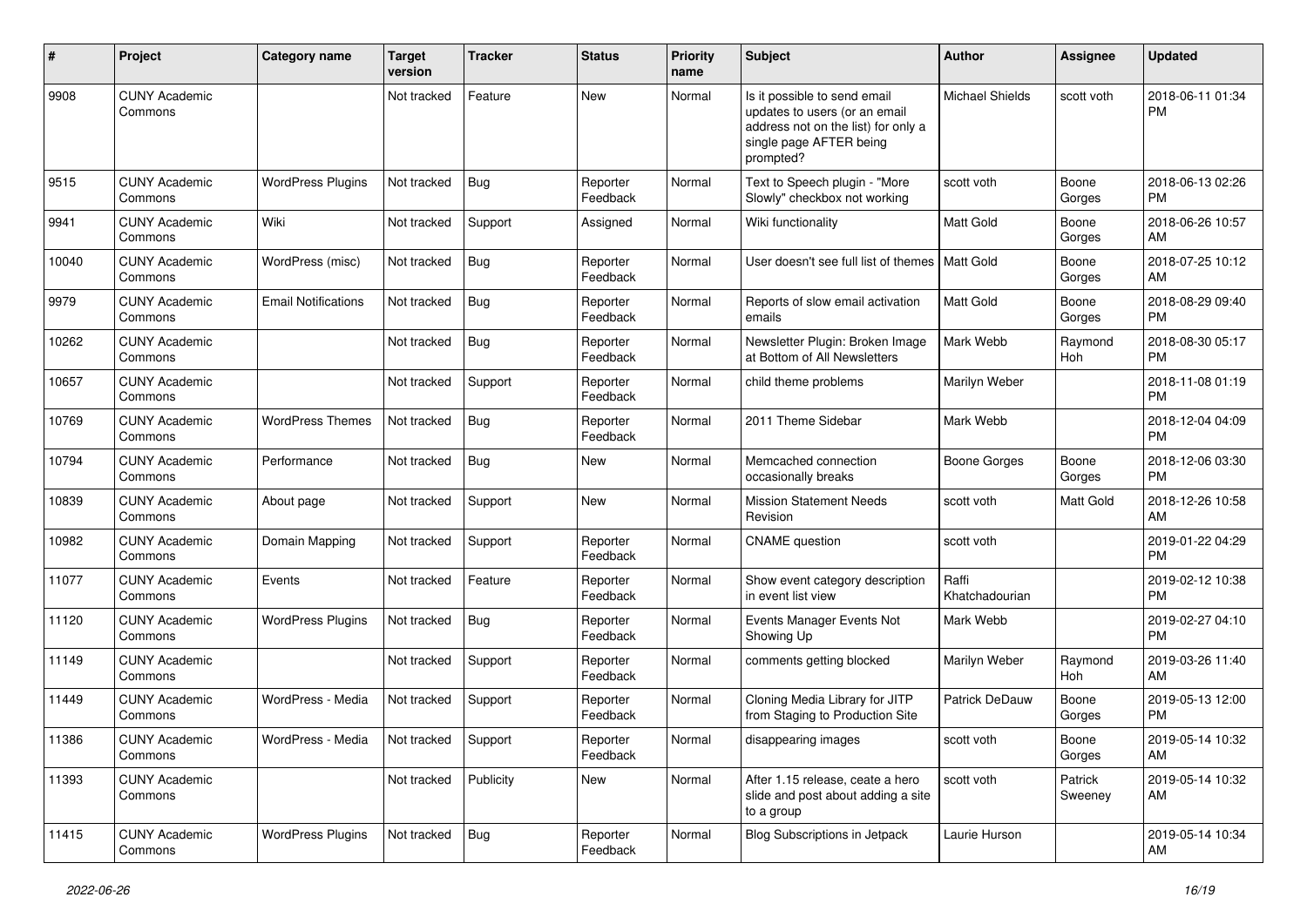| #     | Project                         | <b>Category name</b>      | <b>Target</b><br>version | <b>Tracker</b> | <b>Status</b>        | <b>Priority</b><br>name | <b>Subject</b>                                                               | <b>Author</b>        | <b>Assignee</b>       | <b>Updated</b>                |
|-------|---------------------------------|---------------------------|--------------------------|----------------|----------------------|-------------------------|------------------------------------------------------------------------------|----------------------|-----------------------|-------------------------------|
| 11509 | <b>CUNY Academic</b><br>Commons |                           | Not tracked              | Support        | Reporter<br>Feedback | Normal                  | deleted Page causing a Menu<br>problem?                                      | Marilyn Weber        |                       | 2019-06-04 09:54<br>AM        |
| 11556 | <b>CUNY Academic</b><br>Commons | Courses                   | Not tracked              | Bug            | Reporter<br>Feedback | Normal                  | Instructor name given in course<br>listing                                   | Tom Harbison         |                       | 2019-06-25 04:12<br><b>PM</b> |
| 11624 | <b>CUNY Academic</b><br>Commons | WordPress (misc)          | Not tracked              | Support        | New                  | Normal                  | Change pages into posts or swap<br>database for a Commons site?              | Stephen Klein        | Raymond<br><b>Hoh</b> | 2019-07-09 11:04<br>AM        |
| 11493 | <b>CUNY Academic</b><br>Commons | Domain Mapping            | Not tracked              | Support        | Reporter<br>Feedback | Normal                  | Domain Mapping Request - Talia<br>Schaffer                                   | scott voth           | Matt Gold             | 2019-08-06 08:39<br>AM        |
| 11771 | <b>CUNY Academic</b><br>Commons |                           | Not tracked              | Support        | Reporter<br>Feedback | Normal                  | post displays in sections                                                    | Marilyn Weber        |                       | 2019-08-20 10:34<br>AM        |
| 11787 | <b>CUNY Academic</b><br>Commons |                           | Not tracked              | Support        | Reporter<br>Feedback | Normal                  | automated comments notifications<br>on ZenDesk                               | <b>Marilyn Weber</b> |                       | 2019-08-26 06:18<br><b>PM</b> |
| 10273 | <b>CUNY Academic</b><br>Commons | Registration              | Not tracked              | Support        | Reporter<br>Feedback | Normal                  | users combining CF and campus<br>address                                     | Marilyn Weber        |                       | 2019-09-18 10:58<br>AM        |
| 11879 | <b>CUNY Academic</b><br>Commons |                           | Not tracked              | Bug            | <b>New</b>           | Normal                  | Hypothesis comments appearing<br>on multiple, different pdfs across<br>blogs | Laurie Hurson        | Laurie Hurson         | 2019-09-19 02:39<br><b>PM</b> |
| 11545 | <b>CUNY Academic</b><br>Commons | <b>WordPress Plugins</b>  | Not tracked              | Support        | New                  | Normal                  | Twitter searches in WordPress                                                | Gina Cherry          | Matt Gold             | 2019-09-23 01:03<br><b>PM</b> |
| 8666  | <b>CUNY Academic</b><br>Commons | Teaching                  | Not tracked              | Documentation  | Assigned             | Normal                  | Create Teaching on the<br>Commons Resource Page                              | Matt Gold            | Laurie Hurson         | 2019-09-23 03:16<br><b>PM</b> |
| 11848 | <b>CUNY Academic</b><br>Commons |                           | Not tracked              | Support        | Hold                 | Normal                  | a Dean of Faculty wants to share<br>a large file                             | Marilyn Weber        |                       | 2019-09-24 08:44<br>AM        |
| 11883 | <b>CUNY Academic</b><br>Commons | Help/Codex                | Not tracked              | Support        | New                  | Normal                  | Need Embedding Help Page<br>Update (Tableau)                                 | Anthony Wheeler      | scott voth            | 2019-09-24 08:49<br>AM        |
| 11517 | <b>CUNY Academic</b><br>Commons |                           | Not tracked              | Feature        | Assigned             | Normal                  | wp-accessibility plugin should not<br>strip 'target="_blank" by default      | <b>Boone Gorges</b>  | Laurie Hurson         | 2019-09-24 09:57<br>AM        |
| 11519 | <b>CUNY Academic</b><br>Commons |                           | Not tracked              | Support        | Assigned             | Normal                  | comment option not appearing                                                 | Marilyn Weber        |                       | 2019-09-24 10:28<br>AM        |
| 12004 | <b>CUNY Academic</b><br>Commons |                           | Not tracked              | Support        | Reporter<br>Feedback | Normal                  | Notifications for spam blog<br>comments                                      | Gina Cherry          | Raymond<br>Hoh        | 2019-11-01 12:05<br><b>PM</b> |
| 12198 | <b>CUNY Academic</b><br>Commons |                           | Not tracked              | <b>Bug</b>     | Reporter<br>Feedback | Normal                  | Duplicate listing in My Sites                                                | Tom Harbison         |                       | 2019-12-09 05:50<br><b>PM</b> |
| 12247 | <b>CUNY Academic</b><br>Commons | Publicity                 | Not tracked              | Support        | <b>New</b>           | Normal                  | <b>Screenshot of First Commons</b><br>Homepage                               | scott voth           | scott voth            | 2020-01-14 12:08<br><b>PM</b> |
| 12328 | <b>CUNY Academic</b><br>Commons |                           | Not tracked              | Support        | <b>New</b>           | Normal                  | Sign up Code for Non-CUNY<br>Faculty                                         | Laurie Hurson        |                       | 2020-01-28 10:25<br>AM        |
| 12350 | <b>CUNY Academic</b><br>Commons | <b>Blogs (BuddyPress)</b> | Not tracked              | Support        | Reporter<br>Feedback | Normal                  | URL creation problem                                                         | Marilyn Weber        |                       | 2020-02-03 11:27<br>AM        |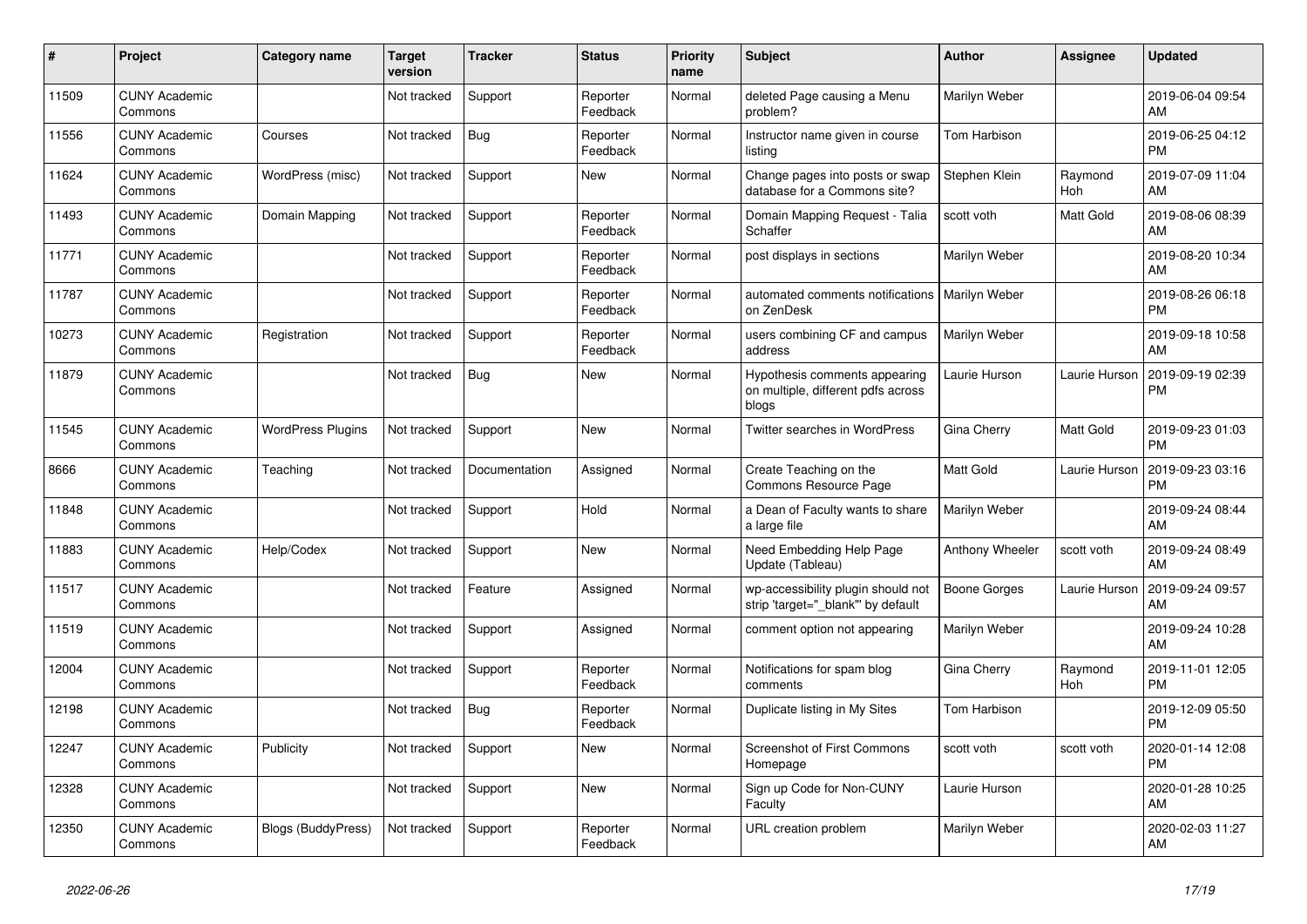| #     | Project                         | <b>Category name</b>     | Target<br>version | <b>Tracker</b> | <b>Status</b>        | <b>Priority</b><br>name | <b>Subject</b>                                                                                | <b>Author</b>         | <b>Assignee</b>       | <b>Updated</b>                |
|-------|---------------------------------|--------------------------|-------------------|----------------|----------------------|-------------------------|-----------------------------------------------------------------------------------------------|-----------------------|-----------------------|-------------------------------|
| 12352 | <b>CUNY Academic</b><br>Commons |                          | Not tracked       | Support        | <b>New</b>           | Normal                  | 'posts list" page builder block<br>option                                                     | Marilyn Weber         |                       | 2020-02-03 01:29<br><b>PM</b> |
| 12360 | <b>CUNY Academic</b><br>Commons | <b>WordPress Themes</b>  | Not tracked       | <b>Bug</b>     | Reporter<br>Feedback | Normal                  | site just says "DANTE We are<br>currently in maintenance mode,<br>please check back shortly." | Marilyn Weber         |                       | 2020-02-04 12:13<br><b>PM</b> |
| 12382 | <b>CUNY Academic</b><br>Commons | Membership               | Not tracked       | Support        | <b>New</b>           | Normal                  | Email request change                                                                          | Marilyn Weber         | Marilyn<br>Weber      | 2020-02-06 12:56<br><b>PM</b> |
| 12392 | <b>CUNY Academic</b><br>Commons | Help/Codex               | Not tracked       | Documentation  | New                  | Normal                  | <b>Updates to Common Commons</b><br>Questions on Help Page                                    | scott voth            | Margaret<br>Galvan    | 2020-02-11 10:53<br>AM        |
| 12438 | <b>CUNY Academic</b><br>Commons | Courses                  | Not tracked       | <b>Bug</b>     | <b>New</b>           | Normal                  | Site appearing twice                                                                          | Laurie Hurson         | Boone<br>Gorges       | 2020-02-18 01:34<br><b>PM</b> |
| 12484 | <b>CUNY Academic</b><br>Commons |                          | Not tracked       | Support        | Reporter<br>Feedback | Normal                  | Sign up Code for COIL Course<br>starting in March                                             | Laurie Hurson         | Matt Gold             | 2020-03-02 02:26<br><b>PM</b> |
| 12741 | <b>CUNY Academic</b><br>Commons | <b>WordPress Plugins</b> | Not tracked       | Support        | Reporter<br>Feedback | Normal                  | Tableau Public Viz Block                                                                      | Marilyn Weber         | Raymond<br>Hoh        | 2020-05-12 11:00<br>AM        |
| 12911 | <b>CUNY Academic</b><br>Commons |                          | Not tracked       | Feature        | <b>New</b>           | Normal                  | Block access to xmlrpc.php based<br>on User-Agent                                             | <b>Boone Gorges</b>   | Boone<br>Gorges       | 2020-06-09 05:12<br><b>PM</b> |
| 13034 | <b>CUNY Academic</b><br>Commons |                          | Not tracked       | Support        | Reporter<br>Feedback | Normal                  | a site is asking people to join the<br>Commons to get a download                              | Marilyn Weber         |                       | 2020-07-12 07:23<br>AM        |
| 12436 | <b>CUNY Academic</b><br>Commons |                          | Not tracked       | Bug            | Assigned             | Normal                  | Nightly system downtime                                                                       | <b>Boone Gorges</b>   |                       | 2020-08-01 09:30<br>AM        |
| 13255 | <b>CUNY Academic</b><br>Commons |                          | Not tracked       | Support        | Reporter<br>Feedback | Normal                  | Accessibility problems                                                                        | Marilyn Weber         |                       | 2020-09-01 05:48<br><b>PM</b> |
| 13286 | <b>CUNY Academic</b><br>Commons |                          | Not tracked       | Support        | <b>New</b>           | Normal                  | problem connecting with<br>WordPress app                                                      | Marilyn Weber         | Raymond<br><b>Hoh</b> | 2020-09-08 11:16<br>AM        |
| 13328 | <b>CUNY Academic</b><br>Commons | Group Forums             | Not tracked       | Bug            | Reporter<br>Feedback | Normal                  | cross-posting in two related<br>groups                                                        | Marilyn Weber         | Raymond<br>Hoh        | 2020-09-15 10:39<br><b>PM</b> |
| 13430 | <b>CUNY Academic</b><br>Commons | Reply By Email           | Not tracked       | Bug            | <b>New</b>           | Normal                  | Delay in RBE                                                                                  | Luke Waltzer          | Raymond<br>Hoh        | 2020-10-13 11:16<br>AM        |
| 13975 | <b>CUNY Academic</b><br>Commons | Social Paper             | Not tracked       | Support        | Reporter<br>Feedback | Normal                  | can't approve comments on<br>Social Paper paper                                               | Marilyn Weber         |                       | 2021-02-12 09:33<br>AM        |
| 14074 | <b>CUNY Academic</b><br>Commons | WordPress (misc)         | Not tracked       | Support        | Reporter<br>Feedback | Normal                  | page password protection<br>problem                                                           | Marilyn Weber         |                       | 2021-03-02 11:03<br>AM        |
| 14398 | <b>CUNY Academic</b><br>Commons |                          | Not tracked       | Support        | Reporter<br>Feedback | Normal                  | Events plug-in notification<br>problem                                                        | Marilyn Weber         |                       | 2021-05-11 11:21<br>AM        |
| 14483 | <b>CUNY Academic</b><br>Commons | WordPress - Media        | Not tracked       | <b>Bug</b>     | Reporter<br>Feedback | Normal                  | Wordpress PDF Embed Stopped<br>Working after JITP Media Clone                                 | <b>Patrick DeDauw</b> | Boone<br>Gorges       | 2021-05-20 01:51<br><b>PM</b> |
| 13949 | <b>CUNY Academic</b><br>Commons |                          | Not tracked       | Bug            | <b>New</b>           | Normal                  | Continued debugging of runaway<br>MySQL connections                                           | Matt Gold             | Boone<br>Gorges       | 2021-09-14 10:42<br>AM        |